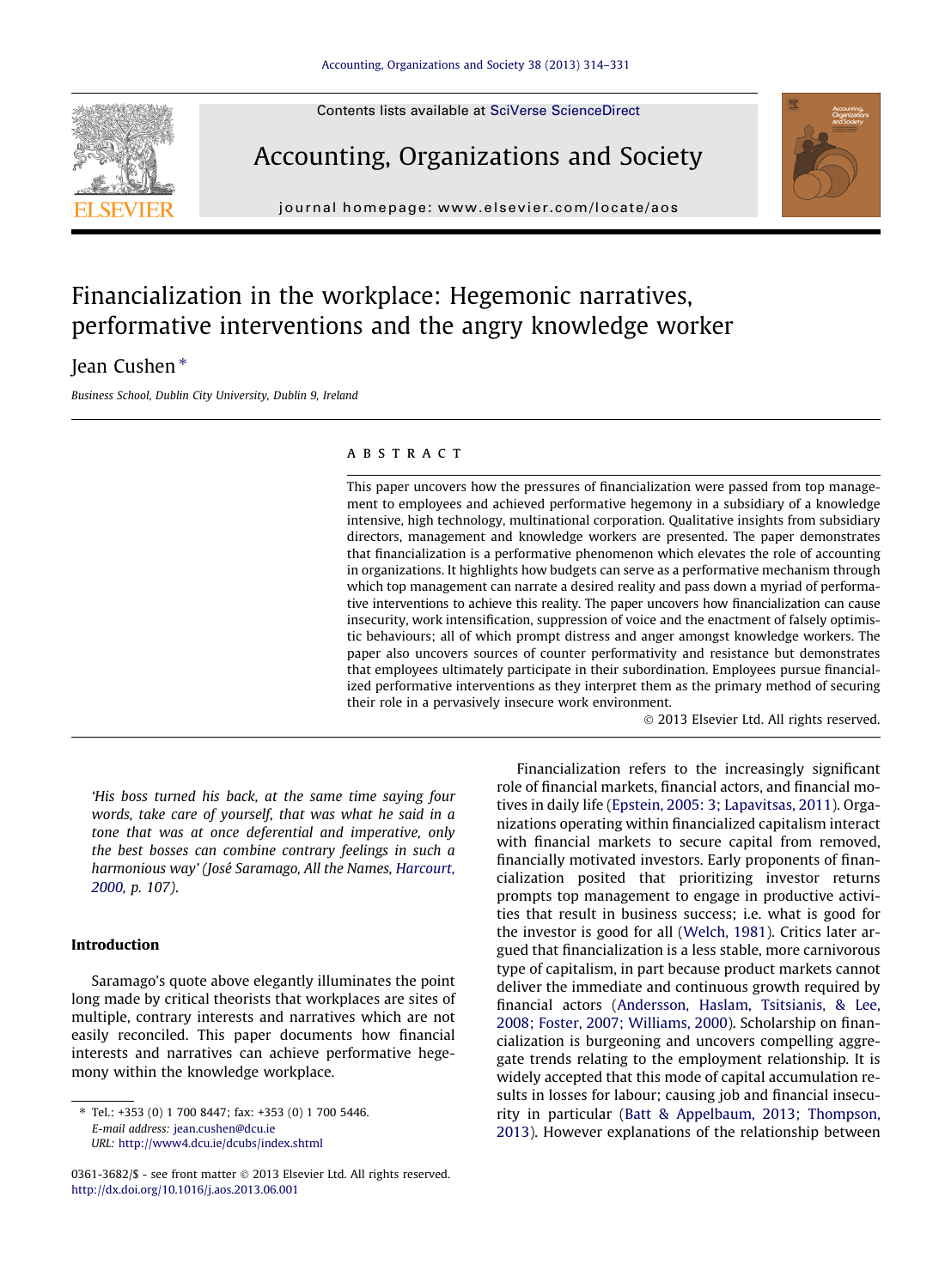financialization at the level of the economy and workplace outcomes remain under-specified. There is also a dearth of accounts from employees meaning scholarship is at best unaware of what employees experience on a daily basis and is at worst encouraging a default view of employees as hapless recipients of deterministic financialized outcomes. This article makes an empirical contribution by documenting how financialization pervaded daily life within the Irish subsidiary of 'Avatar' (pseudonym), a publicly listed, high-technology, knowledge intensive, multinational corporation (MNC). Data is presented from annual reports, financial media, interviews and observations.

In-depth studies of financialization reveal that financial actors seek financial returns from organizations along with compelling strategic narratives which indicate the organization is pursuing formulaic strategies to achieve future returns ([Froud, Johal, Leaver, & Williams, 2006; Zorn, Dobbin,](#page-16-0) [Dierkes, & Kwok, 2005](#page-16-0)). This paper argues that financialization within organizations is defined precisely by the stream of performative interventions organizations take to live the narrative, deliver returns and ultimately be a model of shareholder value creation. Consequently, understanding financialization within organizations requires exploring how these interventions are co-ordinated, received, challenged and sustained to achieve a hegemonic influence and be both performative and possibly counter performative. It is these micro level features of financialization that have not received sufficient attention and what this paper explores.

The paper first presents existing scholarship on financialized corporate governance structures and narratives. Secondly, it presents the case organization and details how Avatar top management were experiencing pressures that typify financialization. Thirdly, the paper documents how budgets were the central mechanism used to transfer performative interventions from Group top management to subsidiary directors and then onto lower levels. Fourthly it explores how financial narratives pervaded the knowledge labour process, creating behavioural scripts and categories of knowledge work which rendered employees accountable for their contribution. Finally it discusses the employment outcomes, counter performativity, resistance and the emergence of the angry, insecure knowledge worker.

# Financialization, performative accounting and knowledge workers in the literature

#### Financialized corporate governance structures

Scholarship on financialization and workplaces has been dominated by quantitative studies uncovering aggregate trends. The outcomes are typically explained in terms of structurally determined causality, owner-fiduciary views of corporate governance and stakeholders as rational agents of capital. The interests of capital dominate stakeholders to a greater extent in financialized, liberal market economies (LMEs) ([Andersson, Lee, Theodosopoulos, Yin,](#page-15-0) [& Haslam, 2012; Boyer, 2000; Gospel & Pendleton, 2003](#page-15-0)). Publicly listed firms in LMEs seek capital from mobile investors who judge organizations on share price and prospective financial returns [\(Dobbin, 2005; Zorn et al., 2005](#page-16-0)). Distinct pressures arise in such organizations as product markets often fail to yield sufficient returns to satiate investor appetites and maintain share price [\(Foster,](#page-16-0) [2007\)](#page-16-0). Fear of divestment and hostile takeover, not to mention loss of personal remuneration, has led to increased incidence of top management boosting investor returns by pursuing short-term, financially myopic strategies. Such strategies include taking on debt and limiting internal investment possibly to the detriment of long-term competitiveness ([Aglietta & Breton, 2001; Appelbaum, Batt, &](#page-15-0) [Clark, 2013; Bezereh & Goldstein, 2013; Carr & Tomkins,](#page-15-0) [1998; Lazonick, 2012](#page-15-0)). Indeed financial actors tend not to respond positively to complex exploratory innovation [\(Gupta, 2012\)](#page-16-0). Organizations are also more likely to cut costs, downsize and engage in continuous restructuring [\(Froud, Haslam, Johal, & Williams, 2000; Lazonick, 2012;](#page-16-0) [Milberg & Winkler, 2009; Shin, 2010; Thompson, 2003](#page-16-0)). Empirically, these accounts uncover compelling trends but do not provide an insight into how financialization is activated in different settings.

In-depth studies reveal the varying ways the logic of financialization can unfold. Commentators from economic geography ([Pike & Pollard, 2010\)](#page-16-0) and cultural economy [\(Erturk, Froud, Johal, Leaver, & Williams, 2008: 239; Froud](#page-16-0) [et al., 2006](#page-16-0)) demonstrate that the activities and outcomes associated with financialization are not uniformly determined at the level of corporate governance. Investors may want different things [\(Hendry, Sanderson, Barker, &](#page-16-0) [Roberts, 2006; Ryan & Schneider, 2003](#page-16-0)). Across LMEs there are varying approaches to meeting the needs of financial actors [\(Faulconbridge & Muzio, 2009; Lutz, 2004\)](#page-16-0). Furthermore, top management do not always act as rational agents of capital; they can take careless risks [\(Dobbin &](#page-16-0) [Jung, 2010\)](#page-16-0), exercise discretionary power ([Gomez, 2004](#page-16-0)), retain and reinvest ([Froud et al., 2006\)](#page-16-0) and be affected by internal and external relationships ([Pye, 2004\)](#page-16-0). This is not to say that financial actors do not create distinct pressures for top management. Financial actors certainly constrain management action by shaping performance expectations and defining which financial metrics matter [\(Froud et al., 2006:122-136\).](#page-16-0) It simply means that management can interact with financial actors in different ways and take varying approaches to optimize investor returns.

#### Hegemonic financialized narratives

An emerging body of qualitative work demonstrates that financialized capitalism is not distinguishable solely because of pressure for high returns; what is also unique is the significant role of narratives [\(Erturk et al., 2008:](#page-16-0) [239](#page-16-0); [Hendry et al., 2006; O'Neill, 2001; Pike & Pollard,](#page-16-0) [2010; Roberts, Sanderson, Barker, & Hendry, 2006; Zorn](#page-16-0) [et al., 2005\)](#page-16-0). For these authors, financial actors such as investors, rating agencies and financial media are not a predictable, deterministic source of discipline. Instead financial actors function as co-authors of ever changing, speculative, unstable economic, industry and company narratives that affect estimations of an organization's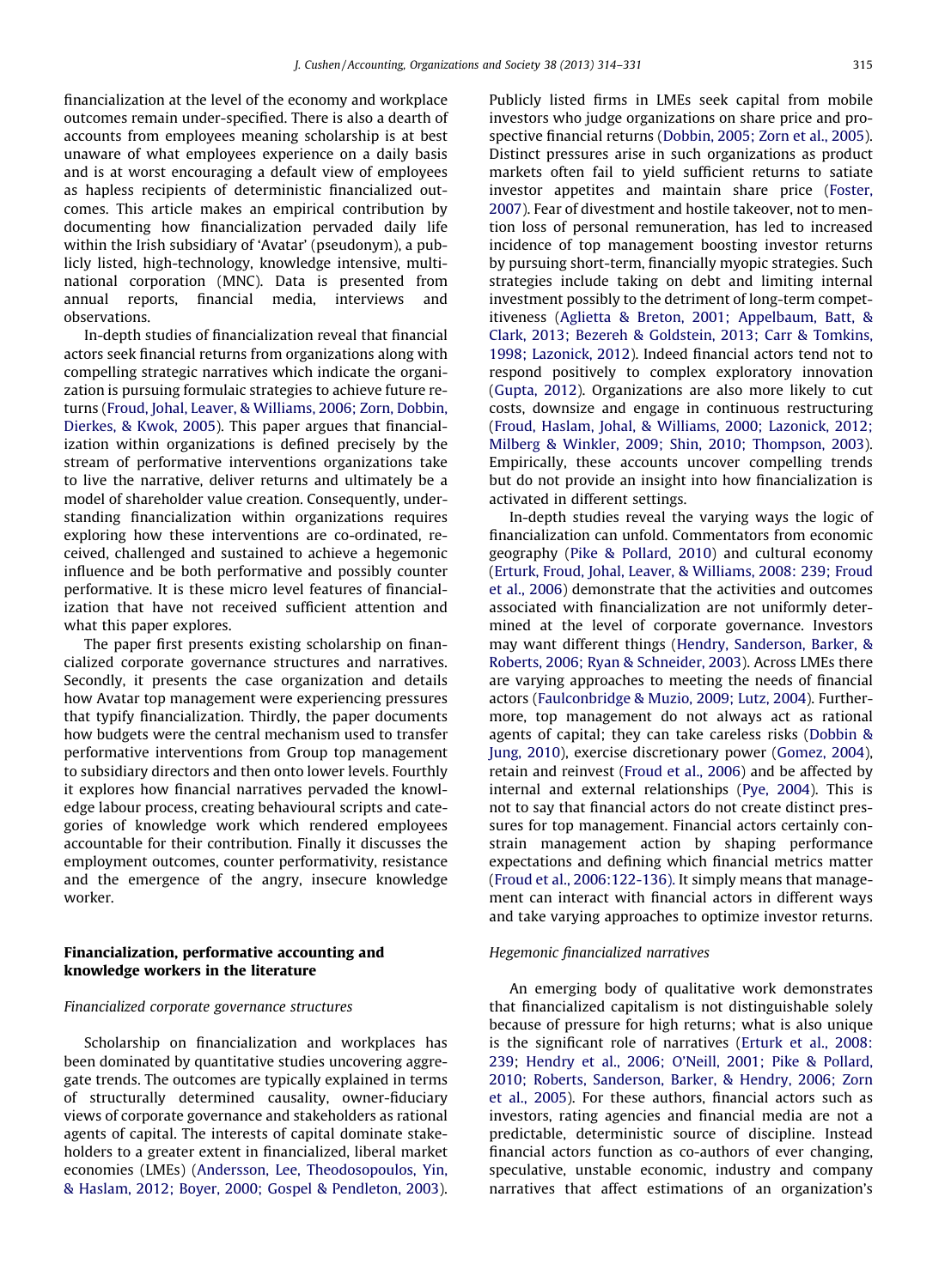worth. This makes management of investor relations, in itself, a route to organizational success or failure [\(Hendry](#page-16-0) [et al., 2006; Roberts et al., 2006; Zorn et al., 2005\)](#page-16-0). Financialization, they claim, is not about management creating value for investors by embracing strategies that have knowable financial outcomes. Instead, management construct optimistic narratives proclaiming the value creation potency of their strategy in order to shape the narratives and subsequent valuation and investment decisions of other financial actors. A study of the relationship between top management and institutional investors shows how 'management set the targets against which they wanted performance to be measured. Those targets were then 'sold' to 'the market' ([Hendry et al., 2006: 1117](#page-16-0)). These narratives represent the promises of management who later concern themselves with ensuring the financial numbers corroborate earlier narratives. However not all product markets are amenable to ever changing narratives and continuous revenue growth. Furthermore cost cutting can have unpredictable negative consequences within organizations. Uncertainty prompts the creation of more narratives as actors seek to edit and simplify the complexity and obstacles that emerge within both the product market and organizations. Therefore the pursuit of investor/shareholder value is not a prescriptive functional strategy with knowable outcomes but a rhetoric that 'sets management on a utopian quest for growth and high returns for capital that has variable and uncertain consequences' ([Froud et al.,](#page-16-0) [2006, p. 65\)](#page-16-0).

Whilst the narrative exchange between financial actors and top management is dynamic, financialization is certainly not a narrative 'free for all'. Ultimately financial actors have to be satisfied and the narrative pivots upon the material exchange of financial returns. Analyzing narratives prompts consideration of 'the forms in which knowledge is cast and the effects that these have on an audience' [\(Czarniawska, 1997: 6,](#page-15-0) and within financialization narratives are consistently cast in financial terms to affect a financial audience. Lower level organizational actors are not party to this process meaning they do not have access to the actors constructing the hegemonic narratives shaping their lives. Gramsci defines hegemony as 'The ''spontaneous'' consent given by the great masses of the population to the general direction imposed on social life by the dominant fundamental group; this consent is ''historically'' caused by the prestige (and consequent confidence) which the dominant group enjoys because of its position and function in the world of production' [\(Gramsci,](#page-16-0) [1971: 12](#page-16-0) in [Mumby, 1997: 348\)](#page-16-0). However, whilst hegemonic narratives emerge hegemony is not automatic and competing narratives always exist. This requires an understanding of how financialized depictions of reality become hegemonic within organizations and acquire transformative capacities with 'performative potential' [\(Thompson &](#page-17-0) [Harley, 2013: 1364](#page-17-0)).

#### Performative accounting

Callon, in his influential works on the performativity of economics, states that exploring performativity involves investigating the extent to which a formula or model, rather than representing reality, directly intervenes to construct the reality it purports to describe ([Callon, 1998](#page-15-0)). Performativity orients attention to the interventions that a depiction of reality prompts making it a particularly valuable analytical lens for understanding financialization in workplaces. Financial actors seek convincing strategic narratives which indicate the organization is a model of shareholder value creation pursuing formulaic strategies which will achieve financialized targets. Financialization in organizations is defined by the stream of interventions organizations take to live the narrative and be a model of shareholder value creation. These narratives and subsequent interventions mean financialization in organizations is precisely a performative phenomenon. To acquire performative capacities narratives require 'calculative agents' who act according to it [\(Callon, 2007: 323–326](#page-15-0)). A calculative agent comprises the person and the calculative equipment, such as rules or instructions, endowing them with capacity for acting. Multiple agents deploying calculative equipment to bring about a narrative can be considered to be performative 'mechanisms' as mechanisms are:

'...an assembly of elements producing an effect not inherent in any one of them. A mechanism is not so much about 'nuts and bolts' as about 'cogs and wheels'...the wheelwork or agency by which an effect is produced' [\(Hernes 1998, p. 74](#page-16-0) in [Davis & Marquis, 2005, p.](#page-16-0) [336](#page-16-0)).

The extensive literature exploring how accounting serves as an organizational coordination device highlights the performative capacities of accounting [\(Ahrens & Chap](#page-15-0)[man, 2006; Briers & Chua, 2001; Cooper & Hopper, 2007;](#page-15-0) [Frow, Marginson, & Ogden, 2010; Miller & O'Leary, 2005;](#page-15-0) [Skaerbaek & Tryggestad, 2010\)](#page-15-0). A handful of case studies uncover how accounting practices can be leveraged to bring financialized narratives to life. [Froud et al. \(2006\)](#page-16-0) present case studies detailing how organizational strategy has become organized around achievement of priority financialized metrics. However they employ secondary sources and do not explore how the subsequent performative interventions are experienced by lower level actors. O'Neill highlights how the 'portfolio management model' creates hegemonic narratives for top management around free cash flow that prioritizes certain voices within the top management community to 'drive an organizational form and guide management [decision-making' \(2001, p. 196\)](#page-16-0). However O'Neill's study focuses on top management only. [Faulconbridge and Muzio \(2009\)](#page-16-0) demonstrate how new financialized narratives and practices, namely 'profits per equity partner' 'reproduced the logic of finance capitalism in the domain of law' (2009, p. 658). However the law firms studied are not publicly listed and there is no clear link to external capital actors or internal lower level actors. [Glea](#page-16-0)[dle and Haslam \(2010\)](#page-16-0) explore how narratives relating to research and development can be centered on commercial income and deployed to boost firm valuation. However this study does not explore wider consequences on the employment experience. Generally these studies reveal how accounting can endow top management with the material practices to render a financial narrative hegemonic; yet they shed no insight into how the narratives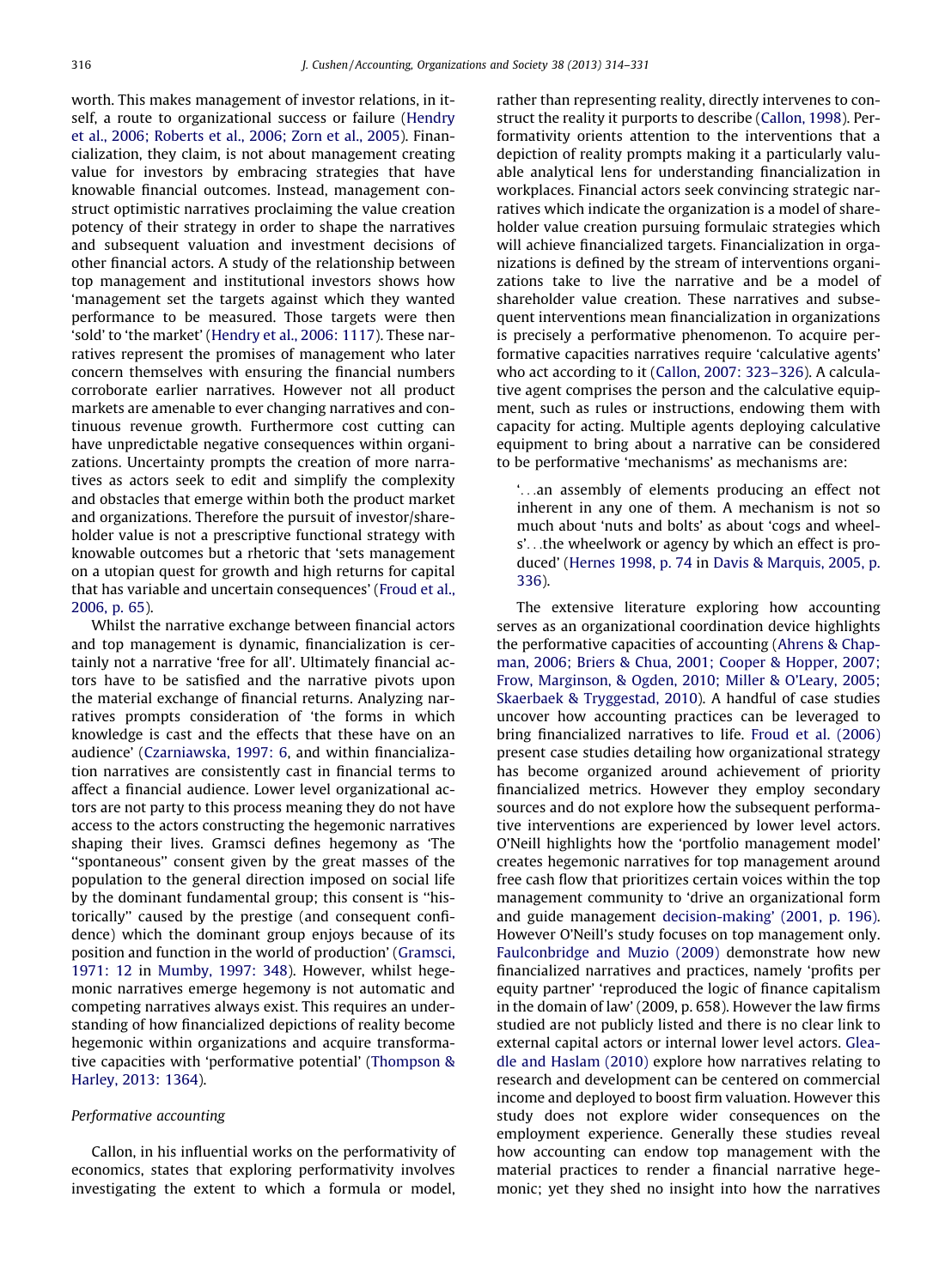are experienced and sustained by lower levels. This is problematic because hegemony is not automatic and performative does not mean prophetic. Inherent in the concept of performativity is the possibility of 'counterperformativity' [\(MacKenzie, 2007\)](#page-16-0) whereby the performative mechanism produces unexpected outcomes which may undermine it. The literature exploring the relationship between financialization and employment outcomes identifies outcomes that can be considered counter performative.

#### The knowledge worker

It is widely accepted that financialization generates distinct priorities for investors which govern top management decision making and results in losses for labour [\(Batt &](#page-15-0) [Appelbaum, 2013; Gospel & Pendleton, 2003; Thompson,](#page-15-0) [2003; 2013](#page-15-0)). Financialized corporate governance structures pull apart and polarize the interests of top management and employees. Continuous cost cutting, restructuring and change means financialization is associated with job insecurity [\(Kalleberg, 2010; Lazonick, 2012;](#page-16-0) [Shin, 2010\)](#page-16-0), reduced share of national income [\(Dünhaupt,](#page-16-0) [2013\)](#page-16-0) offshoring ([Milberg & Winkler, 2009](#page-16-0)) less secure remuneration and benefits [\(Jackson, 2005; Langley,](#page-16-0) [2004\)](#page-16-0), work intensification ([Burchell, Ladipo, & Wilkinson,](#page-15-0) [2002\)](#page-15-0) and increased hierarchical command ([Mintzberg, Si](#page-16-0)[mons, & Basu, 2002; Thompson, 2003\)](#page-16-0). The fragile fusion of long term reciprocity and compromise which powers the employment relationship in more corporatist models of capitalism is unravelling under financialization.

There are a handful of case studies exploring financialization and accounting within organizations. Notable for its inclusion of the employee perspective is the study of 'Conglom' where hegemonic financialized narratives and accounting metrics served to 'inculcate in staff a culture of making the numbers' [\(Ezzamel, Wilmott, & Worthing](#page-16-0)[ton, 2008: 110](#page-16-0)). Shopfloor production operators in 'Conglom' cynically questioned the legitimacy of the hegemonic financialized discourse but came to a mutual accommodation based largely on favourable terms and conditions. [Alvehus and Spicer \(2012\)](#page-15-0) claim that billable hours in professional service firms function as a financialized form of control. However the study looks at billable hours in isolation and makes no link to financialized corporate governance or narratives. [Gleadle and Cornelius](#page-16-0) [\(2008\)](#page-16-0) explore how the economic value added model served as a control device through which financialized targets and changes to work practices where achieved in 'Midco'; amidst economic insecurity. However, this study focuses primarily on management with the employee voice articulated solely through one shop steward. Collectively these studies highlight how accounting practices are implicated in organizational control; a point long argued by critical accounting scholars (see [Cooper & Hopper, 2007](#page-15-0) for a review). However the employee voice remains largely absent within scholarship on financialization. This is problematic not solely because of the empirical void but also because what is known about the relationship between financialization and employment outcomes is fundamentally at odds with organization level scholarship exploring knowledge intensive organizations.

This paper studies a knowledge intensive firm (KIF) where 'most of the work is said to be of an intellectual nature and where well-educated, qualified employees form the major part of the work force' ([Alvesson, 2001: 863](#page-15-0)). Literature exploring the management of knowledge workers tends to be 'knowledge based' and does not incorporate capital market pressures and associated tensions into the discussion. Instead knowledge based accounts position the creation and co-ordination of knowledge as the central purpose of the firm ([Lam, 2000](#page-16-0)). Knowledge management literature assumes that knowledge creates products and services which yield profit via the product market; therefore effective knowledge management is depicted as the primary, if not only, source of organizational wealth. KIF's are described as being highly dependent on employees' valuable, tacit knowledge and it is claimed that employees are more likely to deploy tacit knowledge in high-road, secure, lucrative and engaging jobs ([Alvesson, 2001](#page-15-0)). This results in optimistic depictions of knowledge workers as holding so privileged an employment position that they are devoid of material concerns ([Drucker, 1996, p. 17\)](#page-16-0). A more sobering view of the knowledge employment relationship has emerged from studies incorporating financial pressures into the analysis. The dismantling of stable employment under financialization can provoke a crisis of attachment for professional workers [\(Cushen and Thomp](#page-15-0)[son, 2013](#page-15-0); [Kunda & Ailon-Souday, 2005; McCann, 2013](#page-16-0)). These studies do not explain how financialization is passed down and mediated to shape knowledge work. [Palpacuer,](#page-16-0) [Seignour, and Vercher \(2011\)](#page-16-0) claim financialization is associated with a move to 'market-based HRM' for skilled workers in six multinationals in France. However this study does not clearly trace how the financialized strategies of the case organizations translated into HRM outcomes. Furthermore, the findings relating to employees are limited by the sample of interviewees not all of whom worked for the six multinationals and most of whom held management positions. For insights into how accounting can permeate knowledge work we must turn to scholarship on academia. Numerous studies reveal how 'New Public Management' has commodified academic work and encroached on academic autonomy ([Cooper & Hopper, 2007: 225–226](#page-15-0); [Deem, 2004;](#page-16-0) [Giroux & Myrsiades, 2001\)](#page-16-0). Increased prominence of financial metrics in higher education has enhanced the insecurity and individualization of academic work ([Harney,](#page-16-0) [Monks, Alexopoulos, Buckley, & Hogan, 2011; Waring,](#page-16-0) [2013\)](#page-16-0). Whilst universities are not (yet) listed on stock exchanges these studies highlight that knowledge work and workers are not invincible to financial control, insecurity and commodification. However, scholarship has been dominated by the knowledge based approach which misses the crucial point that a defining feature of financialized capitalism is that firms are oriented towards accumulating capital from financial markets more so than product markets.

Ultimately the existing literature uncovers compelling, even startling trends concerning employment outcomes under financialization which indicate the hegemonic force of financialized interests within organizations. Despite these losses most studies do not capture employee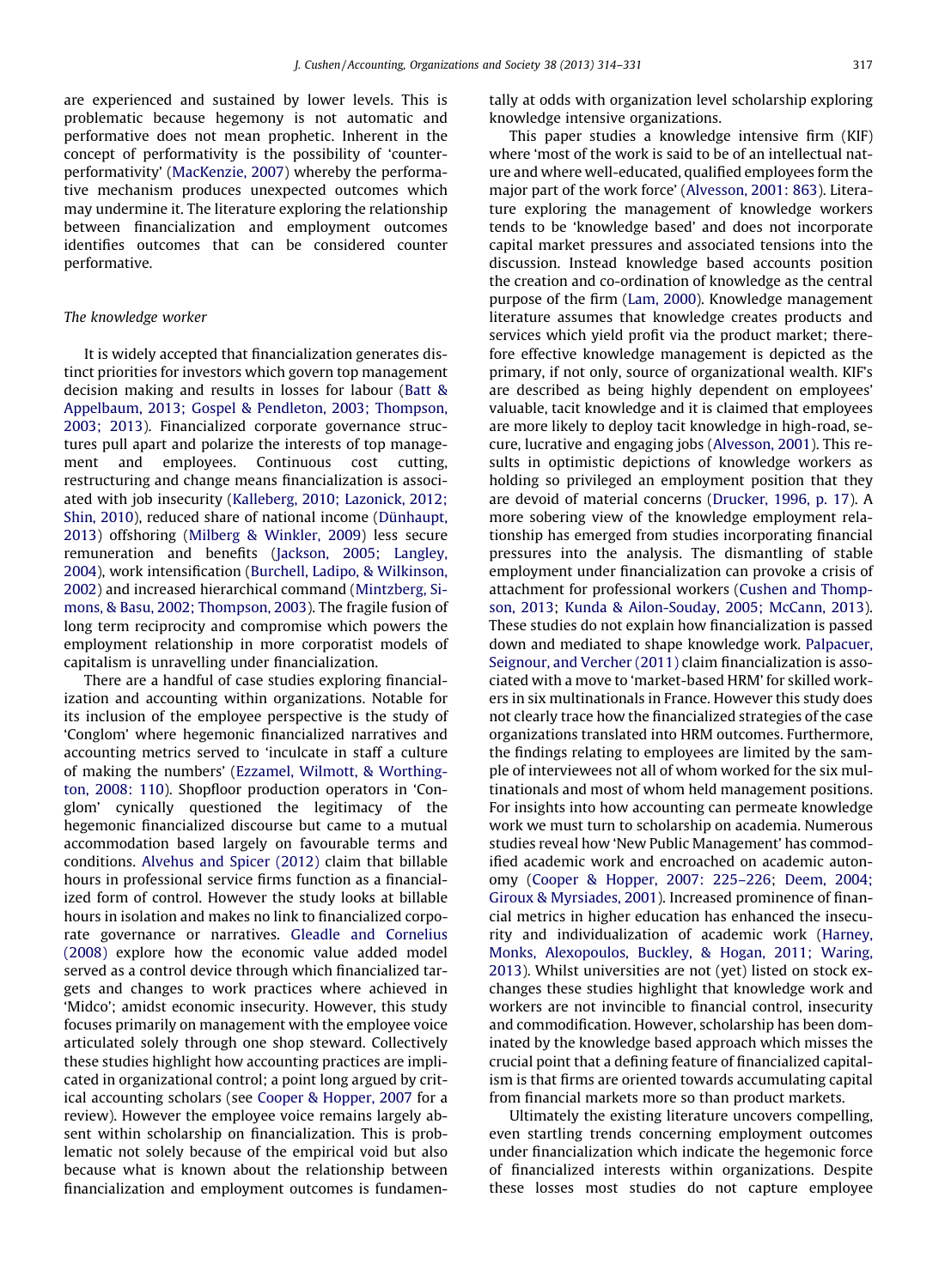perspectives or explore how financialization encroaches on knowledge work. There are few insights into the micro level struggles in financialized organizations which are central to Gramsician dialectical notions of hegemony where domination cannot be assumed [\(Mumby, 1997](#page-16-0)). Hegemony is never automatic and 'even those in the most subordinate positions can 'carve out spaces of controls in respect of their day-to-day lives' ([Mumby, 1987: 117](#page-16-0)). Existing studies of financialization reveal that narratives and associated returns often do not materialize in the manner predicted prompting continuous interventions as organizations scramble to find alternative routes to the promised future. So understanding working life within a financialized organization requires exploring how a continuous streams of performative interventions are co-ordinated, received, challenged and sustained, amidst uncertainty and insecurity. It is precisely these key features of financialization that have not received sufficient attention and what this paper seeks to explore.

## Methods

# Case

This paper presents data from a 6 month, mixed method ethnographic study undertaken in Avatar Ireland from June to November 2007. Avatar is a critical case selected as it exemplifies a financialized, KIF. The parent organization Avatar Group (Group) was established in the mid-1980s. Group headquarters are located in a large LME. Categories of Group shares are listed on major stock exchanges in two LMEs. A global corporate governance rating agency 'Governance Metrics International' assigned Avatar an overall rating of ten out of ten. Avatar is a global, market leading provider of a range of high-technology services and products. It is one of the largest organizations in the world and it consistently ranks highly within publications listing the largest, 'most innovative', 'best known brands' and 'great places to work'. The Irish subsidiary was a distinct profit and loss unit tasked with meeting financial targets and delivering a range of products and services to the Irish consumer market. Avatar Ireland had, for a number of years, generated significant profits and had one of the highest product market margins within Avatar Group. In 2007 Avatar Ireland employed approximately 850 full-time, permanent, employees in Ireland. In terms of demographics, seventy-nine percent were under forty; approximately sixty percent were male. Most employees held a third level qualification and were engaged in knowledge work and comfortably meet [Warhurst](#page-17-0) [and Thompson's \(2006\)](#page-17-0) criteria of employees who use a body of theoretical (specialized and abstract) knowledge that is utilized to innovate products and processes.

## Data and analysis

Commentary in financial media and annual reports were analyzed. Company documents relating to the business strategy, work and people management practices were reviewed. Seventy-five semi-structured interviews, totalling approximately one hundred hours, were conducted incorporating eleven directors, twenty-two managers, thirty-nine employees and three relevant external individuals. When presenting data the term 'top management' refers to Avatar Groups' top management team, 'directors' refers to the top management team within Avatar Ireland, it does not refer to the Avatar board of directors, 'senior management' refers to the managers of Avatar Ireland who reported directly into a director, 'line managers' refers to middle level managers in the Irish subsidiary who did not report into a director and 'employees' refers to the employees of Avatar Ireland. Avatar Ireland comprised of a large number of distinct roles. The most common role was that of engineer; however the sample includes knowledge workers doing different jobs in all departments including technology, accounting, human resources (HR), marketing, strategy and legal. The breakdown is broadly indicative of the overall organization composition. Twenty-five meetings were attended including management meetings, corporate governance meetings, team meetings, HR management meetings and general communication sessions. This amounted to approximately one hundred hours of attendance at meetings. The data was collated and analyzed using an NVivo tree coding structure. Corporate governance structures and associated financial returns and narratives emerged and these became title-nodes. Subsequent performative mechanisms, interventions and employee outcomes became tiered sub-nodes (see Scheme 1)

### Avatar Group

### Financialized narratives and returns

Avatar Group managed the financial and narrative exchange with external financial actors. Corporate

| <b>Title Nodes:</b> Structures $\&$  <br><b>Narratives</b>                                                                         | <b>Sub Nodes: Performative Mechanisms</b>                                                                                                        | <b>Employee Node:</b> Employment<br>Outcomes                                                                                       |
|------------------------------------------------------------------------------------------------------------------------------------|--------------------------------------------------------------------------------------------------------------------------------------------------|------------------------------------------------------------------------------------------------------------------------------------|
| - Financialized Corporate<br>Governance Structures<br>- Company Narratives:<br>Revenue Generation<br>$\triangleright$ Cost Cutting | - Budgets and Performative Interventions<br>$\triangleright$ Return on capital expenditure.<br>$\triangleright$ Reducing operational expenditure | - Anger<br>- Categories of work<br>- Change<br>- Flexibedience<br>- Insecurity<br>- Suppression of voice<br>- Work intensification |

Scheme 1. Coding structure.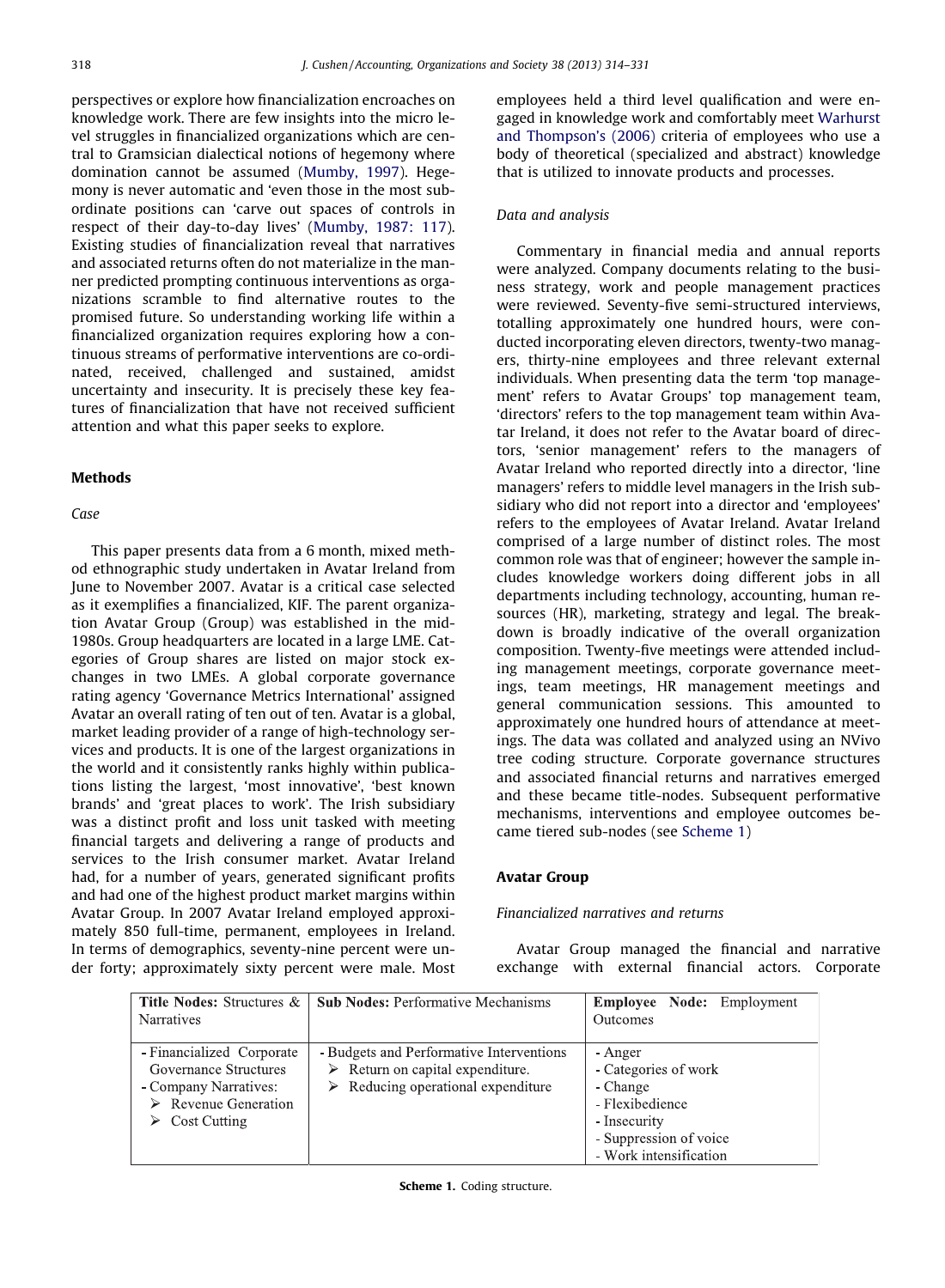documentation stated Group was responsible for 'The overall financial performance of the Group in fulfilment of strategy, plans and budgets and Group capital structure and funding'. Group was a centralized, strategic 'thinktank' which directed subsidiaries to realize the financial benefits of the business strategy on behalf of investors. Group's business strategy was to deliver premium price, premium quality, high technology products and services and achieve global economies of scale. They sought to be the market leader in each consumer market they operated, securing the revenue and cost efficiencies that go with such scale.

The year 2003 was a time of strategic change in Avatar. A new Group CEO was appointed in 2003 amidst rising unease that the Avatar share price was underperforming relative to other organizations within the high technology index that Group was listed in. Investors also expressed concern that Avatar's technological direction, once ground-breaking, had reached maturation meaning products market would not yield growing returns. Investors were reluctant to sell Avatar shares for fear Avatar would outperform the index so instead they opted for 'active engagement' [\(Hendry et al., 2006: 1113](#page-16-0)). Investors called for the CEO to curb spending, take on debt and make higher returns. They also sought evidence of technological innovation that would yield future growth in returns. The financial performance and returns made by Avatar Group to investors in the years after the new CEO took office are highlighted in Table 1. Throughout this period they also took on more debt and engaged in share buybacks, a tactic known to boost share prices by decreasing the pool of available shares which also limits opportunities for internal investment [\(Lazonick, 2012\)](#page-16-0).

Group sought to shape financial markets perception of their strategy through 'market story-selling' [\(Froud et al.,](#page-16-0) [2006; Hendry et al., 2006\)](#page-16-0). Projected returns of Avatar market stories were announced before implementation began at subsidiary level. Specifically, Avatar sought to appease financial actors' concerns and boost the share price by announcing market stories about new revenue streams and cost savings. To make clear the projected financial benefits of these strategies they were framed in narratives relating to levels of capital and operational expenditure and associated returns. Capital expenditure (CAPEX) funds development of new products, services, processes and equipment and Group constructed a CAPEX narrative to announce and defend investment in new revenue streams and projected financial returns. Operational expenditure (OPEX) incorporates the ongoing expenses of operating a business and includes employee costs such as salaries,

Avatar Group financial performance.

Table 1

|                                                        |                                                              | Financial year Profit after tax Earnings per share Dividend   |                                                               |
|--------------------------------------------------------|--------------------------------------------------------------|---------------------------------------------------------------|---------------------------------------------------------------|
| 2003-2004<br>2004-2005<br>$2005 - 2006^a$<br>2006-2007 | 17% increase<br>7% increase<br>335% decrease<br>76% increase | 34% increase<br>11% increase<br>362% decrease<br>72% increase | 20% increase<br>100% increase<br>50% increase<br>11% increase |
|                                                        |                                                              |                                                               |                                                               |

<sup>a</sup> Due to 'once off' write down of the value of acquired capital assets.

benefits and training; the higher this expenditure the less cash available to return to investors or reinvest in the business. OPEX provided a narrative for Group to outline cost reductions. This budgetary narrative is known to yield financial benefits. CAPEX announcements are known to generate significant abnormal positive financial returns in the UK [\(Akbar, Zulfiqar, Shah, & Saadi, 2008\)](#page-15-0) and the US [\(Vafeas & Shenoy, 2005\)](#page-17-0). Financial markets react positively to stories about reductions in OPEX such as redundancy announcements [\(Farber & Hallock, 1999\)](#page-16-0). Furthermore, layoff announcements are associated with higher CEO compensation ([Shin, 2010](#page-16-0)). Ultimately, throughout this period Group top management sought to offset investor concerns by investing quickly and heavily in new revenue streams and cutting costs. Indeed some of these market stories prompted a boost in share price. [Table 2](#page-6-0) contains an overview of the market stories launched by Group.

Group continuously increased the dividend over this 4 year period; nonetheless they faced highly publicized pressure from investors who were unwilling to have their appetite for returns satiated and were sceptical about future growth. This scepticism arose as the optimistic market stories relating to new revenue streams largely failed to yield the promised returns in the product market and progress with cost reductions was deemed slow. The failure of one market story led to the creation of more and the constant change exacerbated speculation that Avatar was unable to develop beyond their primary products and services. The cost of write downs and the lack of significant new revenue streams saw Avatar's share price plummet to a level that caused some to claim Avatar was undervalued and ripe for a hostile takeover. Avatar Group's share price movement during these years is outlined in [Fig. 1.](#page-6-0)

Investor concerns came to a head at the 2006 annual general meeting where protests were staged and a handful of institutional investors, representing 15% of shareholders, refused to back the re-election of the Group CEO. Investors rejected the executive bonus plan, describing it as 'easy' and 'disgraceful' and claimed the board of Avatar Group were 'dysfunctional' and 'charlatans'. Group subsequently committed to an ongoing dividend pay-out ratio of 60% of earnings which tied up Avatar's cash for future years. Financial media labelled this a ruinous measure and an indication the CEO was buying time. Ultimately the inability of the product market to yield sufficiently high returns created pressure on top management to pay a high dividend by reducing internal investment and cutting operating costs in order to 'buy time' and prevent share divestment; all the while they sought to develop new revenue streams.

The CAPEX and OPEX budgets served as a narrative tool at the corporate governance level and were therefore key indicators of whether Group were delivering on market stories. Avatar Group annual reports noted the quarterly and annual budgeting process was used to create a robust parent-subsidiary 'control environment'. This was important for Group because of the need first to pass down a continuous stream of interventions and secondly to scrutinize and control subsidiary expenditure and returns. In the year prior to the ethnography the Avatar Ireland CAPEX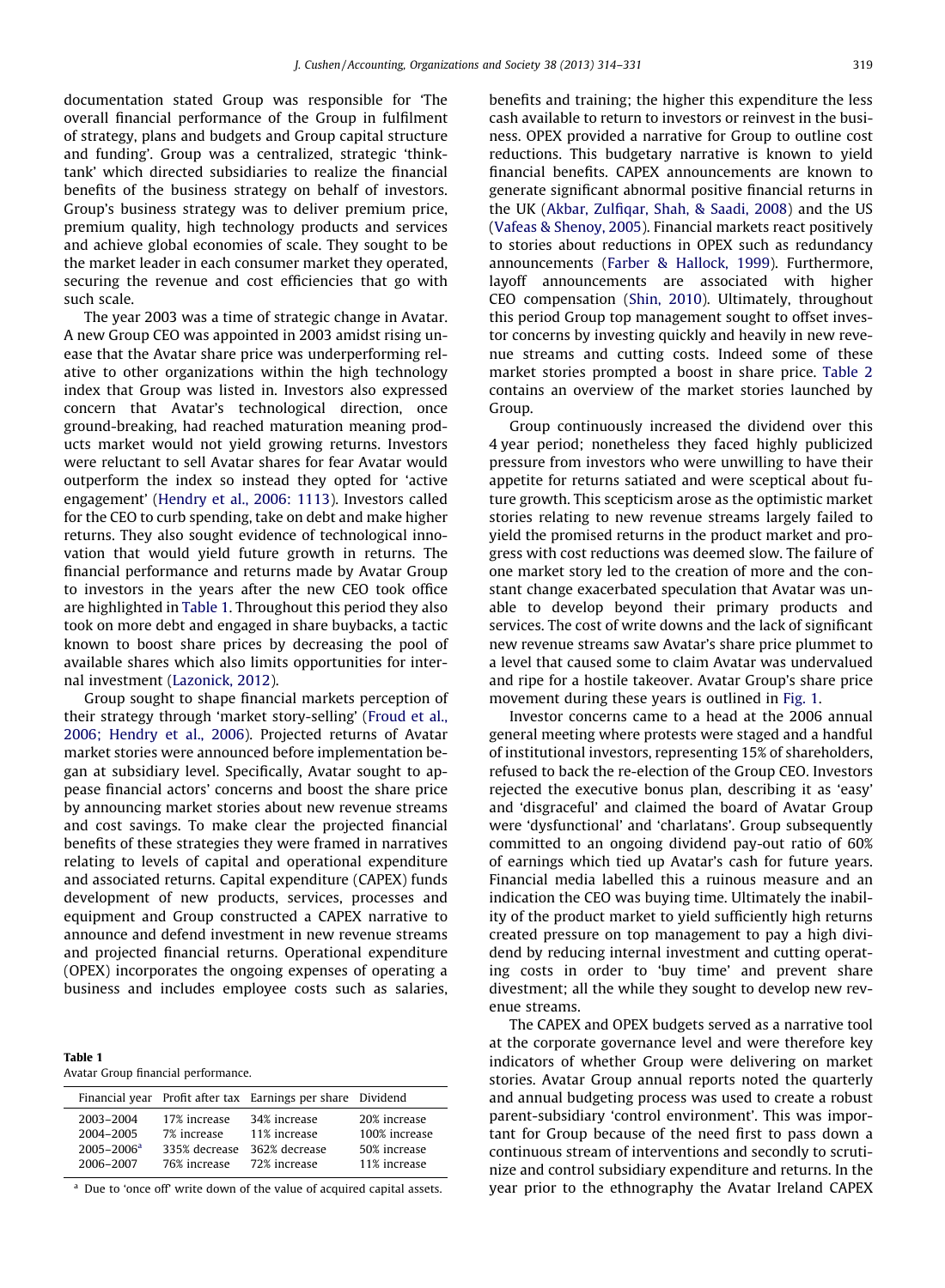#### <span id="page-6-0"></span>Table 2 Avatar Group market stories.

| Financial year | <b>CAPEX</b>                                                                                                          | <b>OPEX</b>                                                                                                      |
|----------------|-----------------------------------------------------------------------------------------------------------------------|------------------------------------------------------------------------------------------------------------------|
| 2003-2004      | - New revenue streams via innovation of products and services                                                         | - OPEX reduction<br>- 'One Avatar' economies of scale and centralization                                         |
| 2004-2005      | - New revenue streams via innovation of products and services<br>- CAPEX reduction                                    | - OPEX reduction<br>- Organization restructuring<br>- 'One Avatar'                                               |
| 2005-2006      | - New revenue streams via new Group function dedicated to<br>innovation of products and services<br>- CAPEX reduction | - OPEX reduction<br>- Regional organizational restructuring<br>- 'One Avatar'<br>- Redundancies<br>- Outsourcing |
| 2006-2007      | - New revenue streams via significant shift in technological direction<br>- CAPEX reduction                           | - Reduction of OPEX<br>- Re-organization<br>- 'One Avatar'<br>- Outsourcing<br>- Redundancies                    |



Fig. 1. Avatar Group share price 2003–2007.

and OPEX budgets had both been reduced by ten million euro and were targeted for further reduction. Failure to achieve targets reportedly made it more difficult for Avatar Ireland to secure approval for future budgets and the discussions were likened to a battle. In this way, and as the next section will further illustrate, budgets were a performative mechanism through which market stories were launched and lived out by lower levels via a series of performative interventions.

# Budgets as a financialized performative mechanism amongst directors

# Controlling revenue generation via the capital expenditure budget

Group sought to align Avatar Ireland to Group's revenue generation strategy in two ways. First, Group approved subsidiary CAPEX on the basis of alignment with the strategy. Secondly, Group passed down what they termed

'mandated' projects and targets of varying scale and consequence; some of which were unforeseen. Subsidiaries were expected to accept mandated products and services, and associated targets, without question. The continuous stream of seen and unforeseen mandates meant that pursuing revenue generation targets went hand in hand with continuous change and work intensification as one director commented:

There is constant tension there...The CEO presents the budget and gets agreement from Group and basically that is the most important line of influence. The CEO calls the shots here, however there's lots of help from Group by way of extra products and services or ideas. That's fine if it's factored into the budget, then we've seen it and that's helpful so we embrace it. The areas of dissidence are when something comes along that wasn't in our plan, that we didn't have the resources assigned to...Things do happen that Group needs to do as a whole and you just have to grin and bear it.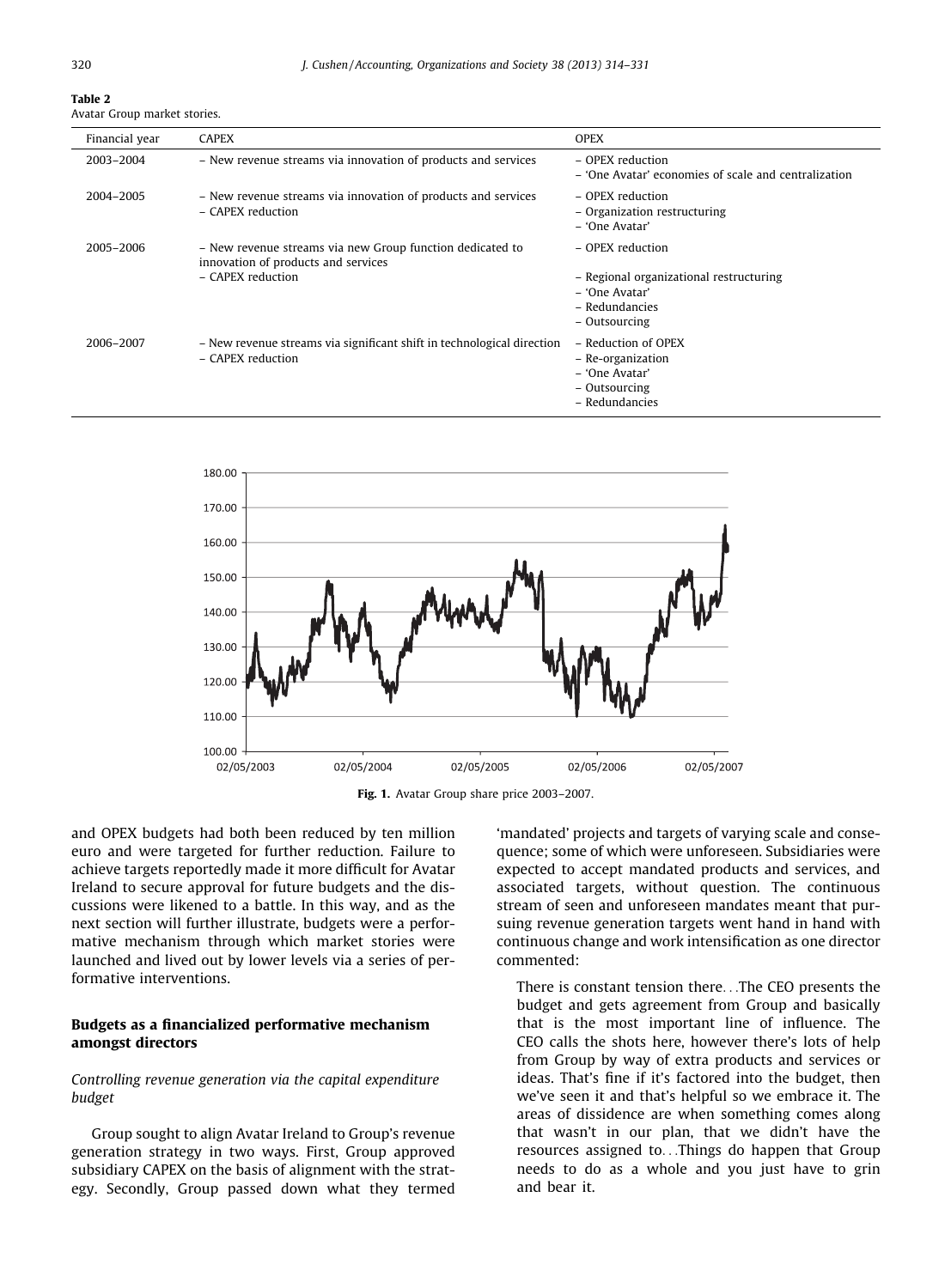Some unforeseen mandates emanated from failed revenue generation market stories. In such instances Group pursued alternative ways to secure return on CAPEX invested such as identifying new products and services that could be launched from the technological infrastructure developed for the failed market story. Other unforeseen mandates were new ideas which contributed to the achievement of a market story; these ideas came from Group or other subsidiaries. The continuous change created communication tensions as another director commented:

We embarked on certain journeys and routes because Group wanted us to...[...]...on a Group level they decide that ''No actually, this isn't the right way''. We change direction, and have undermined the trust locally because from one day to another you could find yourself in a situation standing in front of everybody saying ''Yes this is definitely what we will do. This is so important!'' and then the next week you have to communicate ''No actually we're not going to do that, so what I said last week, forget about it''.

Furthermore, the lack of consultation around Group mandates meant they were often unsuitable and failed in the local product market. The continuous stream of mandates created work intensification as they typically had to be implemented within tight timelines and the unforeseen mandates were generally not accompanied by additional CAPEX. This often caused Avatar Ireland to reduce certain phases of the local development process, such as testing and functionality, which further exacerbated the likelihood that the mandate would fail in the Irish product market. Avatar Ireland appeared to bear the brunt of failed mandates. For example, at the end of the 2006–2007 financial year Avatar Ireland narrowly missed one of their financial targets. This was reportedly a consequence of a Group request that subsequently failed. Avatar Ireland underperformed by 1.7% however a decelerating payout formula was used and the employee bonus pool was reduced by 8.5%. A director summarized the general perspective on Group mandates saying:

Group haven't been very helpful by saying the direction is definitely over there and it clearly hasn't been because in every [product] market the direction is subtly different. There have been many changes in the Irish market in the last while which have meant [mandates] have been counter intuitive.

Despite the common failure of mandates Group reportedly had little concern for the Irish product market as a senior manager explained:

What [Group] say is ''Well this isn't just about [Ireland's] numbers; this is about something that Avatar can proclaim''...The stock price went through a rather difficult time and we could have been up for a hostile takeover because the company was completely undervalued. Then [Group] had announcements around our technology strategy and how we're moving into [new product and services]. [Group] come out with

announcements in order to re-engage the analysts, and get them to rate us higher.

In addition to implementing Group mandates Avatar Ireland was required to develop local revenue generation projects. Avatar Ireland directors and line managers regularly claimed Groups desire to minimize subsidiary CAPEX created a debilitating need to 'prove' return on local CAPEX investment often impeding their ability to compete in the Irish product market. Avatar Ireland allocated CAPEX for local revenue generation projects via a 'Corporate Governance' process. Individuals had to apply for CAPEX via an 'idea specification' document which called for a range of financial analyses including the projected return on investment (ROI) and the cross functional costs, resources and timelines involved. Finance analysts reportedly scrutinized the necessity of each step in the development process. The team of directors collectively approved any project which cost more than one million euro; projects costing less were reviewed by a 'Corporate Governance' committee of two senior managers from finance and one from each other department. A senior manager on the committee explained how:

Unless we can see what the ROI is Corporate Governance won't agree to that particular CAPEX. That's how we manage locally because it comes down from very stringent budget discussions with Group as to how much CAPEX we can have...A huge amount of it comes down to finances because, at the end of the day, our shareholders have to be happy.

Often propositions were revised and re-submitted several times before CAPEX was granted and all individuals going through the process claimed the need for extensive ROI analysis paralyzed local decision-making. The other set of market stories relating to cost cutting, were delivered largely through the budget for operational expenditure.

# Controlling cost cutting via the operational expenditure budget

Avatar Ireland's OPEX budget was targeted for on-going reduction. OPEX reduction targets came largely from Group via benchmarking consultants. Each department in Avatar Ireland was allocated a finance 'business partner' who managed the department's progress against budgets. The Avatar business partner model was publicly celebrated by the Chartered Institute of Management Accountants who heralded it as a 'best practice' example of how accountants can take an active role in leading all areas of the business. In Avatar Ireland, line managers had little input into their operating resources as described by a line manager:

The information I'm getting is that the headcount is set for this, the budget has been set for this, and that the workload has been forecasted for the next couple of years.

The Group led benchmarking process identified headcount reduction opportunities. In the year prior to the ethnography Avatar Ireland reduced OPEX largely via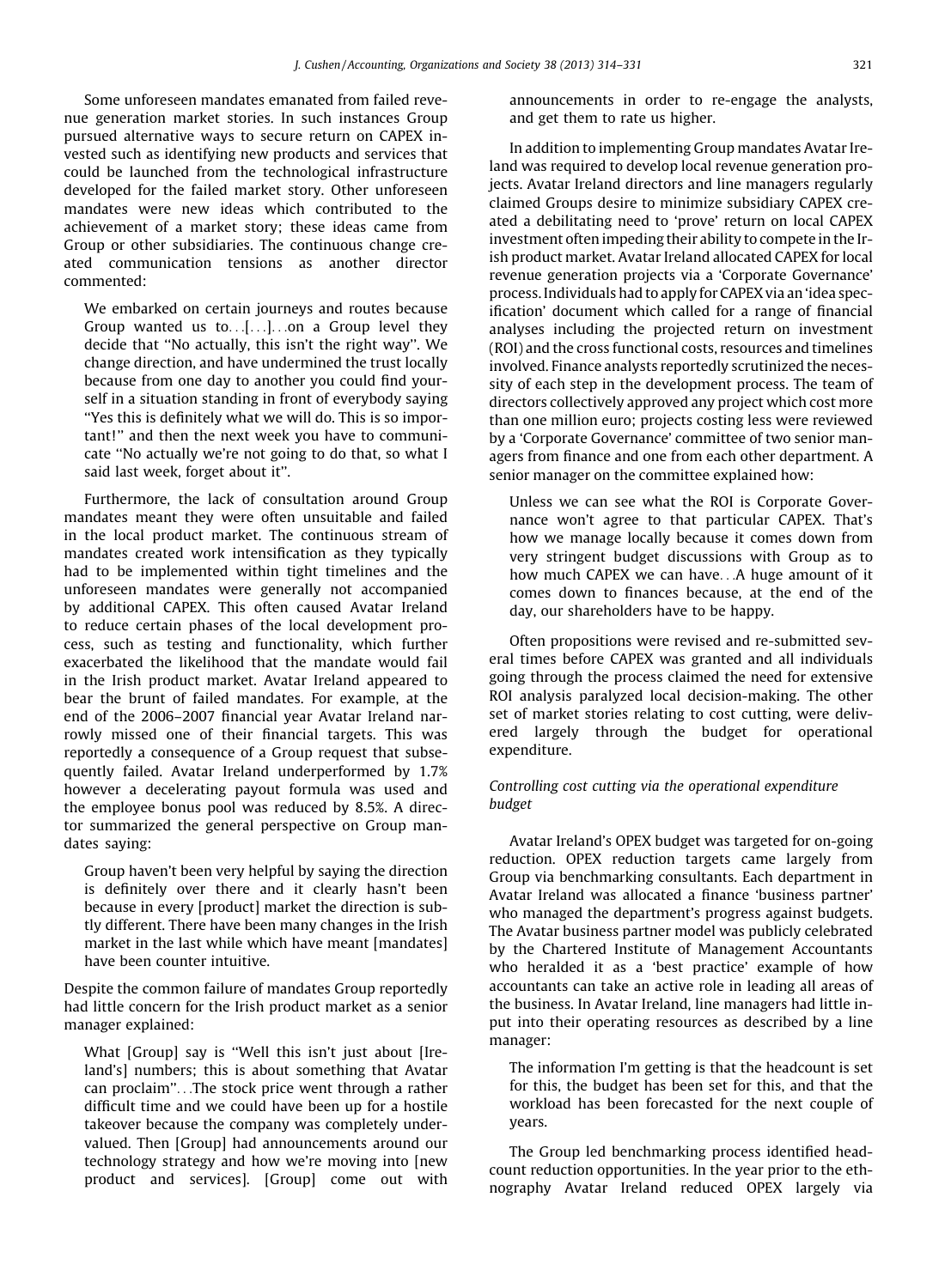redundancies, centralization and outsourcing. The centralization, outsourcing and numerous re-organizations were Group led as one senior manager described:

We're not in total control. We're part of a global entity so we can't call all the shots. All of a sudden we have to implement change that we don't want to implement.

Approximately eighty individuals had been made redundant, approximately sixty were being outsourced and more were in scope for centralization in the coming years. It was widely reported that there was little point in questioning OPEX reduction interventions. A senior manager who had made people redundant stated:

If I'd [failed to make the stated number of people redundant] then the budget next year would be under a challenge ...[...]...It was put across as a 'fail to comply' that we have to get the number because next year our budget for headcount is X and that's minus these people- ...[...]...It was handed down as something we had to do, it was done so quickly and then at the end of the day the whole analysis came down and you couldn't see the workings behind the analysis, there was just a [presentation] slide back, there was just a 'here it is'.

There was considerable cynicism regarding the value of the OPEX reduction interventions. Managers claimed that given the nature of the product market and technology, not to mention the unforeseen mandates, future work was unpredictable and cost savings rarely materialized in the manner predicted. For example, the redundancies were justified on the basis that workload in certain teams was going to reduce however it was generally agreed that this reduction had not happened. Certain roles were made redundant only to be re-hired soon after. The continuation of the work levels, the unforeseen Group mandates to develop and launch new technologies and the reduction in resources compounded the work intensification. A senior manager described work levels had:

gone way up to what it was last year and now those people [left behind] are actually putting in longer days...[...]...The work that [benchmarking consultants] did that showed the work dropping off like this, the timing they had on it was totally rubbish.

During the ethnography it was becoming apparent that the outsourcing was proving more costly than expected. This was because the teams that were outsourced were still involved in developing new products and services and the unknown aspects inherent in the work meant that the quotes for work initially provided were inaccurate and projects were running over time and budget. It was also claimed that outsourcing was compounding work intensification as it meant that instead of being able to talk with colleagues individuals in Avatar had to confirm whether work fell within the scope of the outsourcing service agreement and if not quotes for work had to be issued and approved all of which took additional effort and time. Another senior manager described how outsourcing was an important intervention but the cost saving predictions were always dubious:

There would be things like the outsourcing; that were promised to the [financial] market. We understand those. [Group] promised all the synergies and every year we have to do up figures and claim ''OK, we made this much'' and ''Does that equal what we told the market?'' Because obviously the worst thing the market can be told is that you didn't achieve your target...[Employees] understand the logic of it but they don't believe it because outsourcing is about Avatar sitting down and going ''OK, over the next ten years this is what we think our development costs are going to be'' and they show a graph [going up]. Then the outsourcing company go ''Well if you're going to do all of that, we can do it for this [less]''. Your outsourcing savings is the gap in between. But you haven't actually done anything...I understand that this is something [Group] have to do for the market because everybody's doing it.

Role insecurity and work intensification was exacerbated by the continuous 're-organizations'. During the 6 month ethnography Avatar Ireland 're-organized' the structure three times meaning roles were assessed and either 'mapped' onto the new structure or 'unmapped' meaning the role was redundant. Individuals in unmapped roles either apply for a 'mapped' role, if available, or accept voluntary redundancy. Work intensification was further exacerbated when, as part of a supply chain agreement, Group introduced new internal technologies and equipment with minimal training. Despite being in a strong profit position OPEX reduction targets meant employee related costs were contained to the minimum of what was required to compete in the external labour market. Salaries were positioned at market median, below target bonuses were paid, lack of formal career progression and training was continually lamented. However Group's stream of constantly changing market stories meant there was little point in attempting to assure employees of their future, as another director stated:

Maybe we should put some simple statement out and we'll pretend it's clear...but that would be telling the kids it'll be alright even though we're driving in the dark and the lights aren't working and Daddy doesn't exactly know where he's going.

# Another director stated:

I think [employees] feel Avatar makes money, and they don't feel there's much more than that. I don't feel there's much more than that. I don't think there's a feeling of ''We're on a grand mission''. Any grand mission is Group saying ''We've to reduce costs and Group says we've to go into [technology X]''. That's not visionary.

The directors' acknowledged the tensions but continuously accepted Group interventions.

# Performative hegemony of financialized interests amongst directors

In Avatar, Group used a range of short and long term financially indexed incentives to align Group and subsidiary directors with the interests of investors. Group also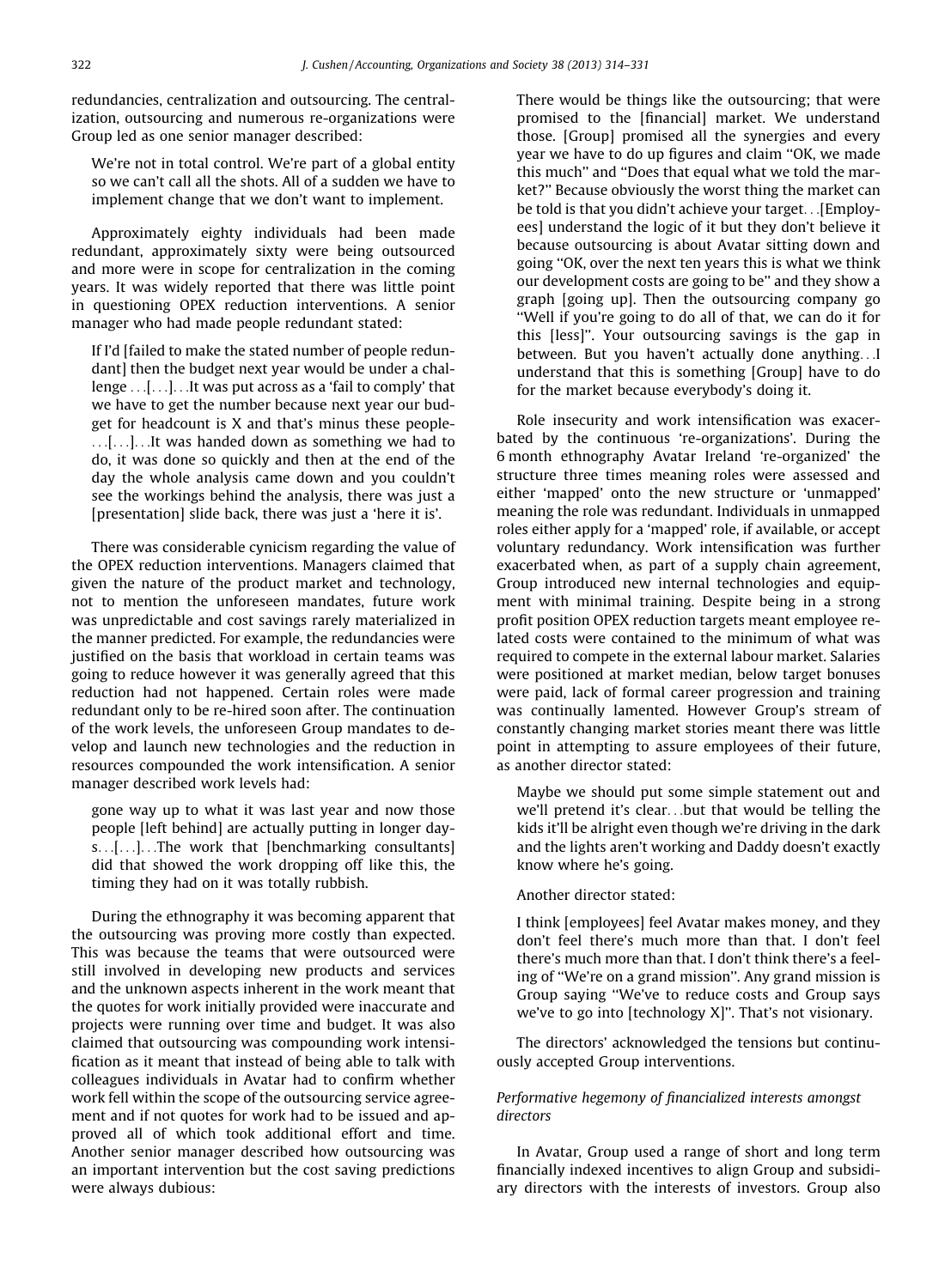controlled the distribution of resources. While this might partly explain directors acceptance of financial targets it says little about the day to day 'micro-politics' and tensions that shape the relationship between MNC parents and subsidiaries ([Dörrenbächer & Geppert, 2006](#page-16-0)). All Avatar Ireland directors professed to support Group strategy; however Irish directors were far more likely to explain how Group appointed expatriates on the Irish team of directors meant local decision making was oriented in Groups favour despite it regularly not making financial sense. During the ethnography, four of the seven members of the Avatar Ireland team of directors were appointed to Ireland from Group. The roles with key decision making authority, namely the Chief Executive Officer (CEO) and Chief Financial Officer (CFO) were filled by individuals appointed from Group. After a number of years, usually three to four, expatriates typically went on to larger roles either within Group or another subsidiary. The impact of an ex expatriate Avatar Ireland CEO was described by an Irish director:

For him it was always very important that we [implemented Group mandates] even though commercially it sometimes didn't seem to make any sense because you'd invest massive amounts into a product that sometimes didn't work very well and there would be a lot of people at the [Irish directors] table saying ''This is a heap of crap we're never going to make any money on this''. But it would still be ''Look you know we have to do this''. So we'd do it and we wouldn't make any money and it would be ''We told you so''. But we had to be good corporate citizens and I think there would have been more resistance if you didn't have someone like him there because he was not going to start being exceptionally defiant.

There was a widely held view that expatriates were not concerned about the consequences of Group interventions on lower levels. Indeed, Group appointed directors were more likely to express irritation when questioned about whether the pursuit of financial targets had negative consequences. They typically responded by discussing the financial importance of such interventions and how there was no alternative. The dominance of expatriate directors, in numbers and status, in conjunction with the budgeting process, meant Group narratives and interventions attained performative hegemony within this key exchange relationship. The consequences of this were lived out by lower levels.

# Budgets as a financialized performative mechanism within the knowledge labour process

The dual market stories relating to revenue generation and cost cutting meant Avatar Ireland was working to achieve two contrasting goals. Many roles contributed to both but were weighted more in favour of one creating the unofficial categories of knowledge work which are termed here as 'generative' and 'operational' work. Generative work is future oriented and involves generating change such as creating a new product, service or process.

Employees undertaking generative work use their knowledge to research, analyze, provide ideas, proposals, business cases, project plans and undertake project work. After new products, services or processes were developed the integration and ongoing execution of them became the domain of 'operational' knowledge work. Operational work is oriented in the present and involves executing the on-going processes and activities required for the effective operation of the organization. Employees undertaking operational work use their knowledge to complete known, yet complex, work processes, achieving performance standards and resolving complexities arising along the way. Within Avatar the split between generative and operational work appeared to be approximately 60:40 in favour of generative work. The constant change meant that both categories of work involved applying a body of theoretical (specialized and abstract) knowledge to continuously innovate products and processes. Both categories were made up of employees from a range of professions, for example, there were accountants, engineers and marketers on operational and generative teams; they were equal in terms of explicit knowledge. Furthermore all labour costs such as payroll and training for both categories were funded by OPEX and neither category was shielded from the cost reductions, reorganizations and the associated insecurity. A key difference between the categories was that CAPEX was funded generative projects and this had significant consequences for the labour process.

#### Generative knowledge workers: 'Loud and Proud'

The market story guiding generative work centered on the return on CAPEX investment. Generative work related primarily to generating new revenue and emerged from Group mandates and locally generated projects that reflected Group strategy. It was organized in projects which were funded by CAPEX. Generative teams competed for CAPEX, as one generative employee commented 'There's a lot [of people] up there competing for the same cash from the same pool'. In order to secure CAPEX, via the previously described corporate governance process, employees contributed to the development of the proposition business case. Generative projects were developed via a 'release management' system and progress on projects was reported in intervals known as 'tollgates' when expenditure and progress was reviewed. This meant knowledge workers from non-financial backgrounds, such as marketing and engineering, were required to work with financial analysts to translate their knowledge into convincing, strategically aligned, budgetary 'return on investment' business cases. Generative work involved significant cross functional work in order to identify the organization wide activities required to deliver a project. The unpredictability inherent in doing something new meant no business case or project was failsafe and generative teams sought to fill the indeterminacy by shrouding their business cases, and tollgate reports in un-contradicted, wholly optimistic narratives relating to return on investment. In order to create these optimistic narratives generative employees actively 'canvassed' support for their proposition, to 'sell' it or get 'buy in' and this created a need to develop informal, subtle,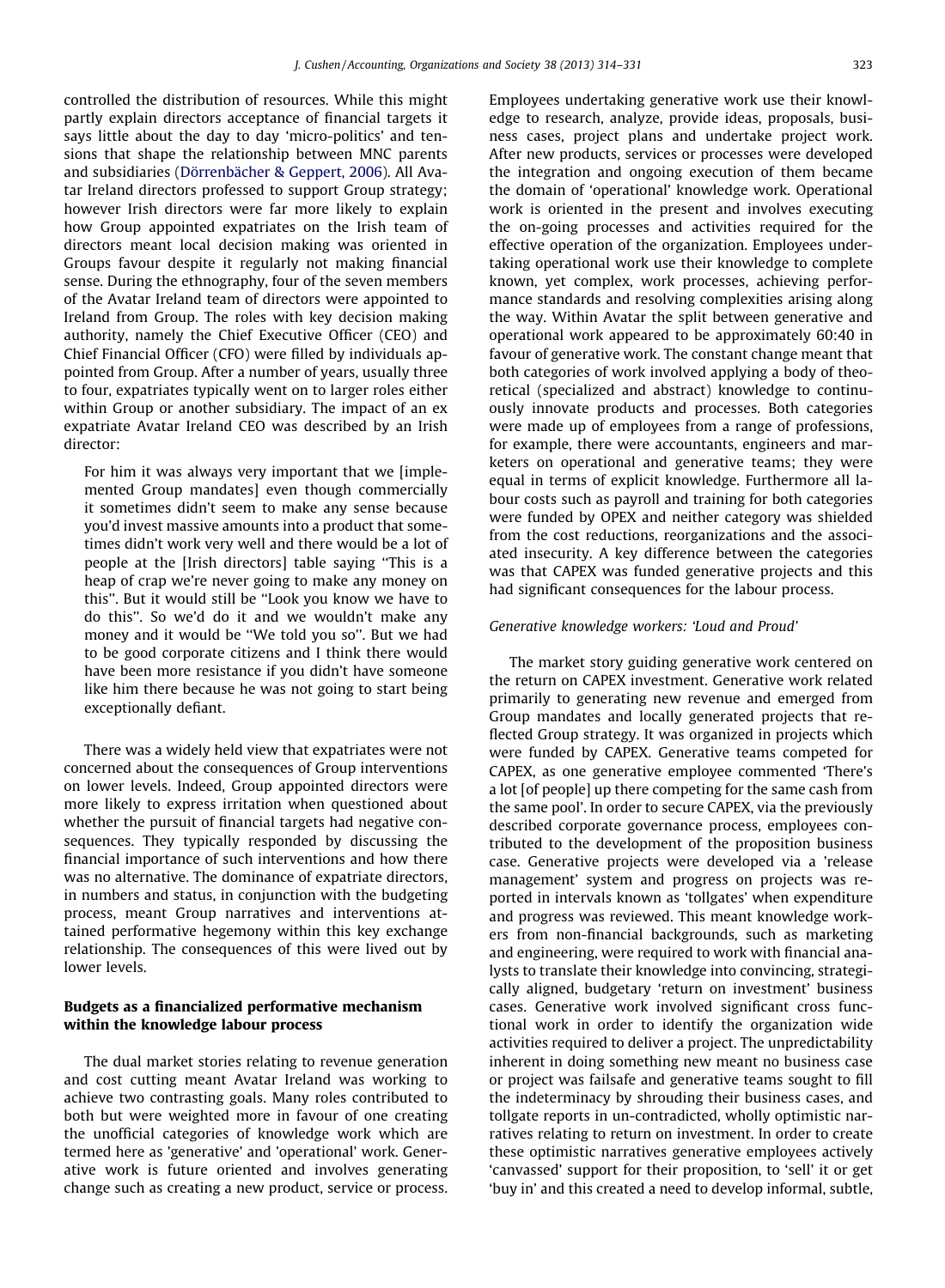organization wide networks. There were two terms widely used to denote the behaviours required to enhance a generative employee's ability to garner the cross functional support required to have their propositions funded, developed and to get interesting work on new projects. These were 'managing upwards' and 'profiling'. Managing upwards can be understood as the action an individual undertakes to prioritize and express their work in a way that demonstrates commitment to management objectives. Managing upwards reportedly involved prioritizing the interests of senior personnel above peers. It shaped how work was expressed as it involved convincingly translating and communicating work so the strategic contribution was knowable to management as a generative employee summarized:

It's a lot of presenting. We do PowerPoint like you've never seen in Avatar. It's getting in front of people, it's talking, it's sending emails to people, it's driving the project forward, it's keeping the right people informed of the progress on the project. You would do that through presentations into the marketing management team, the sales and customer management department, or into technology or then into the directors or into the relevant governance body.

The second behaviour of 'profiling' can be understood as the action an individual undertakes to heighten the perceived value of their work throughout the organization. Whereas managing upwards shaped how work was prioritized and expressed, profiling was about being loud as a generative employee described:

You get yourself out there, you get yourself known. You get whatever you're given delivered but you make sure everybody knows about it, even in areas that they don't need to know, you make your name known.

The pace of change and tight resources meant that employees had to prioritize work and having a profile meant that others assumed the work was of value and making them more willing to provide support. Extensive communications were also required for profiling including emailing, having coffees, holding and attending meetings. Managing upwards and profiling involved being visible and making noise in order to secure CAPEX, get through tollgates, get interesting work on high profile projects. Managers agreed that these behaviours were rampant and, given the pace of change and re-organizations, they were critical to securing one's position in Avatar as one senior manager described:

What [employees] definitely need to get on is the ability to promote yourself and manage up. There is no doubt about that, because this is such a big organization and there's so many people here that you have to make yourself known and you have to make yourself heard, and you have to involve yourself because a lot of people get walked over and a lot of people get pushed aside or taken for granted or advantage of.

Generative employees also reported that when generative projects failed to realize the desired levels of return on investment they were in a vulnerable position in the performance review process. Ultimately generative employees could not be certain about what they would be working on in the future and whether this work would be valued. This, in addition to the insecurity created by the re-organizations, meant the generative knowledge labour process was rife with ambiguity and uncertainty. The primary method available to generative employees to secure their role in the organization was to continuously orient their efforts to and vocally support the organization strategy. This was how Groups financialized narratives became performative within the generative labour process. However this same process also had counter-performative consequences. The newness of generative work combined with the wholly optimistic business cases and reluctance to critique work meant potential problems often went ignored causing projects to regularly go over budget, over time and even fail. During one corporate governance meeting the committee discussed how there was no way of telling what the current release would end up costing. Once a generative project was launched the ongoing delivery and maintenance of the new product, service or processes became the responsibility of operational knowledge workers.

#### Operational knowledge workers: 'Seen but not Heard'

Operational work was about business as usual and was funded solely by OPEX; the market story guiding OPEX was cost reduction. Operational teams were tasked with adhering to pre-established service level agreements (SLAs) whilst integrating a constant stream of new processes, products and services into the existing infrastructure amidst ever diminishing resources. Whereas there was an acknowledged uncertainty regarding the outcome of generative work, benchmarking meant operational work was deemed to be more achievable thereby requiring less input from senior management. IT based workflow management systems were used to coordinate the flow of operational work and to track progress against SLAs. The budget and performance targets shaping operational work came largely from Group and the benchmarking process meaning they were deemed a fait accompli. As operational targets were deemed to be more knowable operational employees were to be quiet and compliant, seen but not heard. The fact that tacit knowledge, judgement and flexibility were required for operational targets to be met amidst continuously changing organizational structures, technologies, products, services, processes, minimal training and depleting resources appeared to go unrecognized. The anaemic resources available to undertake operational work meant that prioritizing and permitting backlogs of work were typical features of operational work. Many operational employees and line managers felt overburdened and compromised. The minimal training on new technologies meant that teams began to develop specialists rather than generalists and work got further delayed when trained employees were unavailable as an operational line manager stated 'It's just constantly flat-out, I mean constantly re-prioritizing work'.

Operational teams did not need to court favour to secure CAPEX investment and continuously expressed concern that the technical infrastructure was being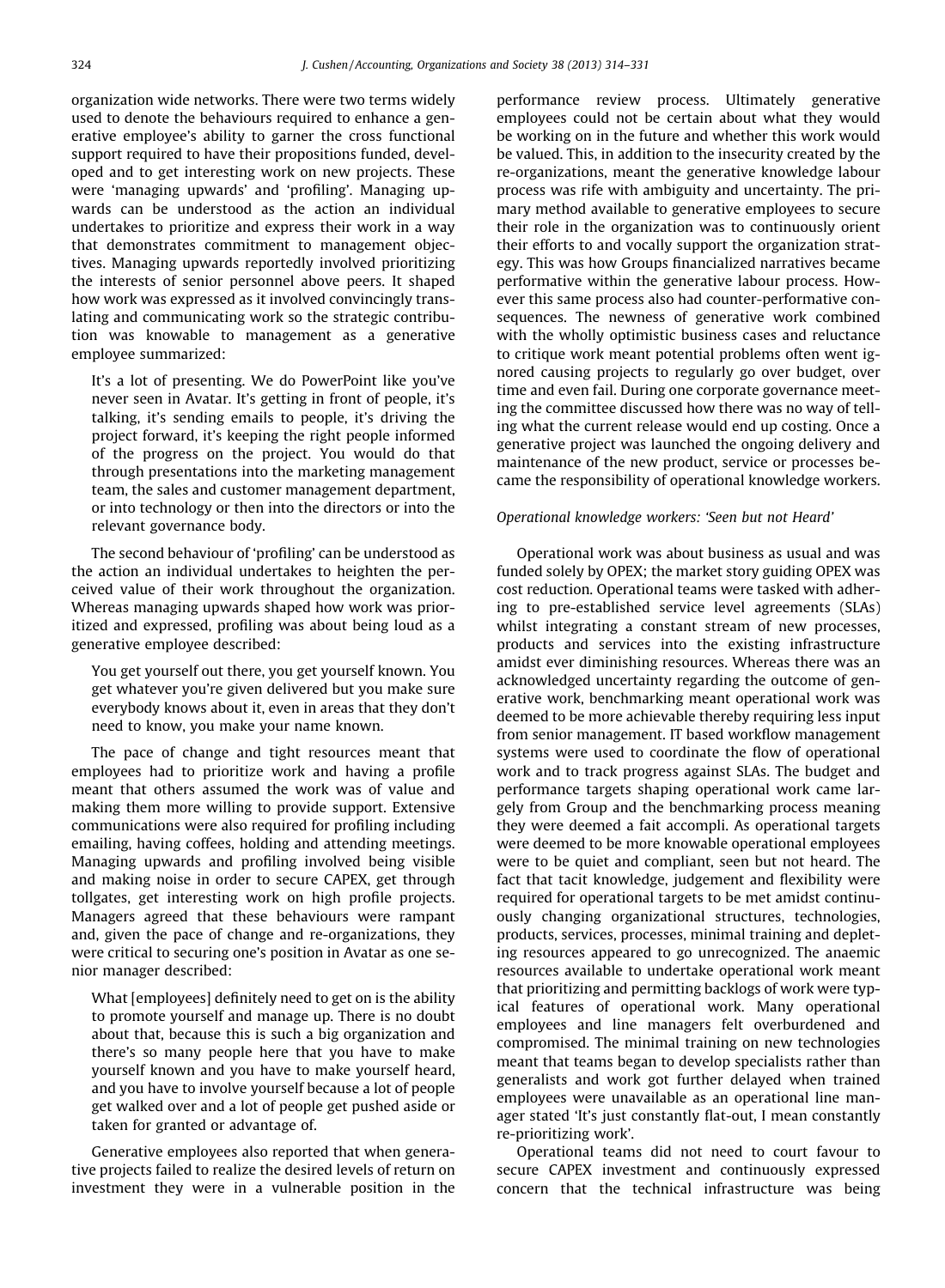compromised as they were only completing priority work. This created tensions between the two categories as generative teams, in their desire to create wholly optimistic business cases, often ignored operational concerns about propositions as described by an operational line manager:

[Generative teams] would end up forcing a lot down to us giving us unrealistic launch dates and sort of saying ''Well look, we've committed to this date, we have to have this service launched by day X''. We know ourselves, as engineers I mean ''look, what you're asking is, well it's not impossible but you're going to put in a system that isn't really suitable for what you need''. That has happened on so many occasions...[...]...Momentum gets built up behind this project long before operations ever gets sight of it and then it's just this avalanche coming down.

Celebratory corporate communications focused primarily on generative work as the launch of a new technology was a more positive story than celebrating how an operational team met their SLAs despite losing team members to redundancy and without the training required to do their job. Operational employees had no control over the work that came their way however they were certain their work was not sufficiently valued. This, in addition to the insecurity created by the re-organizations and focus on reducing operational costs, meant the operational knowledge labour process was rife with work intensification and uncertainty. The primary method available to operational employees to enhance their role in the organization and prevent them from being seen as a costly difficult burden that should be centralized or outsourced was to suppress their missgivings about generative work and continuously meet ever changing targets. This was how Groups financialized narratives became performative within the operational labour process. However this same process also had counter-performative consequences. The inability of operational workers to voice their concerns diminished the long-term viability of the organizations technical and procedural infrastructure.

# Direct and responsible accountability in the knowledge labour process

The Avatar case demonstrates how financial markets can dominate the organization of knowledge work over and above the product market creating a distinct, tension filled, financialized knowledge labour process. Seminal labour process writings by Friedman outline two managerial strategies to managing the labour process namely 'direct control' and 'responsible autonomy'. Friedman's work highlighted the relationship between the control of production work and an organization's position in the product market; before financialization became the prevailing mode of capital accumulation. A characteristic of knowledge work is that it is more amenable to 'results controls' than 'action controls' [\(Bryer, 2006\)](#page-15-0). What separated the two categories of knowledge work in Avatar was the extent to which the results were deemed programmable and achievable and this in turn shaped how employees were held 'accountable' ([Bryer, 2006](#page-15-0)). Benchmarking meant cost

reduction was deemed a wholly achievable result as it involved removing costs the benchmarking process identified as inefficient. The benchmarking process was positioned by Group and directors, as an accurate depiction of the level of resources required to achieve results and operational workers were 'directly accountable' for these results. This accountability existed despite mangers claiming the methodology and application of benchmarking was flawed. Generative work was about creating something new, primarily to generate new revenue and achieve a positive ROI. However there was less certainty that generative work would achieve the desired ROI in the product market. The lack of certainty meant generative workers were held 'responsibly accountable' meaning they were expected to continuously demonstrate they were responsibly scrutinizing their work against ROI principles and keeping to budget in the release management process. If a generative project failed employees had to seek out alternative routes to achieve results. As generative results were less programmable directors controlled the CAPEX invested in generative work and monitored subsequent projects closely. This is not to say that the product market defined generative work. Both categories of work served the same product market and both were required to deliver continuous change. It was the market story and subsequent calculative equipment that affected the extent to which employees could be held accountable for their actions. Bryer argues that 'accounting can represent 'the 'totality' of control of the labour process which 'institutionalises the subordination of labour' by making labour wholly accountable to capital' (2006: 552). In Avatar market stories played a dominant role in organizing work over and above product markets and accounting practices rendered employees either directly or responsibly accountable for their contribution to these stories.

# Financialization, competing narratives and the insecure, angry knowledge worker

#### Competing narratives

Within Avatar optimistic narratives relating to 'best practice' human resource management were competing to exist alongside the financialized narratives and subsequent performative interventions. Avatar Group heralded the importance of 'employee engagement' in annual reports and their aim was for engagement, as measured by external consultants, to be in the top quartile in each subsidiary. HR practices were described and celebrated in annual reports as an indication that Avatar was a value driven, globally aligned, committed organization. Group Human Resources (HR) directed subsidiary people management practices. They won external awards for their employee communications which were described as 'stunning' and 'inspiring'. Group people management practices featured in 'best HR practice' publications produced by the Chartered Institute of Personnel and Development. A 'People Strategy' claimed that Avatar was a meritocracy and employees were in control of their destiny. The Avatar Ireland HR practices ranked in the top 5% in the Irish 'Great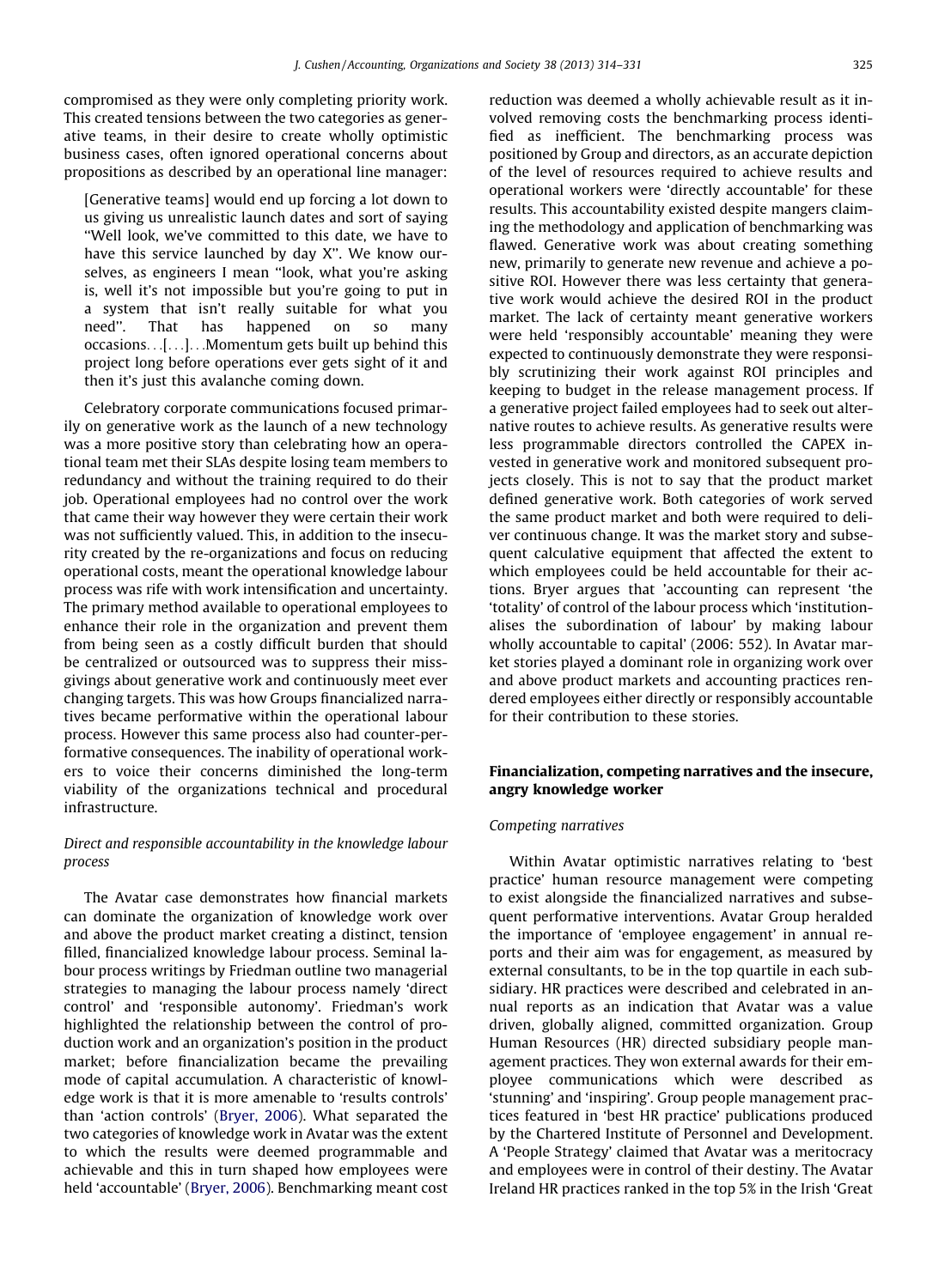Place to Work' competition and benchmarking revealed that the Avatar Ireland HR department was larger than what was typical for an organization of their size and sector. Group developed an explicit global employer brand which detailed the desired behavioural traits of employees [\(Cushen, 2009](#page-15-0)). The employer brand also served as a communications framework meaning all decisions were portrayed as being 'on brand' thus signifying decisions were positive regardless of consequences as described by a senior HR manager:

'We find it hard to say that things are not going as well as we thought they would...We try and put a gloss on it. We'd say ''Well actually this is good news that we're going to [for example] outsource the IT department''.

All directors adhered to the optimistic communication conventions. The official name of the redundancy program was 'Shaping our Future' and it was referred to as an achievement Avatar Ireland should be proud of, outsourcing was portrayed as an opportunity for career development and centralization was a positive development. The optimistic narrative glossed over the negative consequences of decisions which were referred to only as 'challenges'; challenges were then portrayed as wholly positive, valuable opportunities for personal growth. When talking about the recent cost cutting and resulting job insecurity one director stated 'I think a lot of people mistake what's gone on in the last 12 to 18 months. If you're someone who likes a challenge it's a challenging business'.

### The angry insecure knowledge worker

Far from being in the upper quartile, engagement in Avatar Ireland had been lower than the national average for a number of years. Some of the lowest scores related directly to the upheaval and insecurity driven by the market stories. In terms of the constant change, 38% of employees had a favourable opinion of how change was managed. In terms of employment, financial and role security, 34% felt they had a future in Avatar, 25% had a favourable perception of their opportunity for promotion and 36% felt their total reward package was fair when compared to similar roles in other organizations. Despite being a high-technology organization, only 21% of employees from the technology department felt they had the training to do their job. Employees expressed less trust and confidence in Group management and local directors than in lower levels of management. However there was no ambiguity about performance expectations and the highest positive survey response related to the statement 'I know the results expected of me in my job' to which 85% indicated that they 'more than agreed'. The second highest was 'I understand why cost effectiveness is a key strategic objective for Avatar Ireland' to which 84% agreed. It was not possible to segment the employee survey by the categories of knowledge work however in interviews employees from each category offered similar perspectives. Generative workers were not more secure in their job, nor were they in receipt of higher remuneration. The higher status afforded to generative work was undermined by employees' perception that managing upwards and profiling nurtured falseness, dishonesty and lack of genuine social ties within the organization. All but one interviewee condemned the need to profile and manage upwards. Operational workers reported stronger social ties within their own teams but resented their lack of voice in the organization.

In interviews employees typically attributed the survey results to the hegemonic force of financial targets. Employees claimed top management were only concerned with, as one employee stated 'money, cost cutting, improving the share price'. Far from having their subjectivity appropriated by the HR narrative employees could rationally articulate how financialized capitalism structurally prioritized shareholder interests as was articulated by another employee:

Let's be honest, at the end of the day if a company's quoted on the stock exchange, it answers to shareholders...[...]...If the shareholders are feeding back to Avatar [Group] ...[...]...that their labour costs are too high and that they need to reduce operational expenditure; it's only a matter of time and unfortunately that is the nature of the beast... $[...]$ ....I must say the company did not communicate it that way. It's my take on the situation. I didn't dream it up, I didn't read it on Google last night. My take is backed up with years of reading; I have got [multiple degrees]. So these aren't just words I throw out, these are a belief system, 'the shareholder is king' and they are.

In terms of market stories relating to revenue generation employees were exasperated by the continuous change and hyping of generative propositions as the 'next big thing', the work intensification and the silence over wastage of CAPEX when propositions failed. The cost cutting meant employment insecurity was rife as employees continually claimed that Group could outsource, centralize, reduce headcount or even close the subsidiary at any moment. The continuous re-organizations resulted in 'role insecurity' as re-organizations rendered employees' role and status in the organization unstable even where employment security was not officially threatened. Reorganizations were often implemented within tight timelines and without consultation meaning mistakes were made and decisions were often reversed or changed numerous times. Whole teams would vanish, only to reappear later when it was brought to managements' attention and this created significant resentment amongst employees and repeated claims that management were 'making it up as they went along'. Financial insecurity was also prevalent and employees expressed contempt for the median levels of remuneration given the significant profit levels achieved in Avatar Ireland. The pervasive insecurity clashed with the baselessly optimistic HR narrative to provoke anger and vitriol. A handful of studies explore how corporate cultural narratives can be met with employee cynicism characterized as a distrust of motives [\(Fleming](#page-16-0) [& Spicer, 2003; McCabe, 2011\)](#page-16-0). However the employee sentiment in Avatar went beyond cynicism. The HR narrative was interpreted as an indication that not only did Group and directors afford employees little consideration in decision making but they did not respect employees enough to acknowledge any negative consequences. The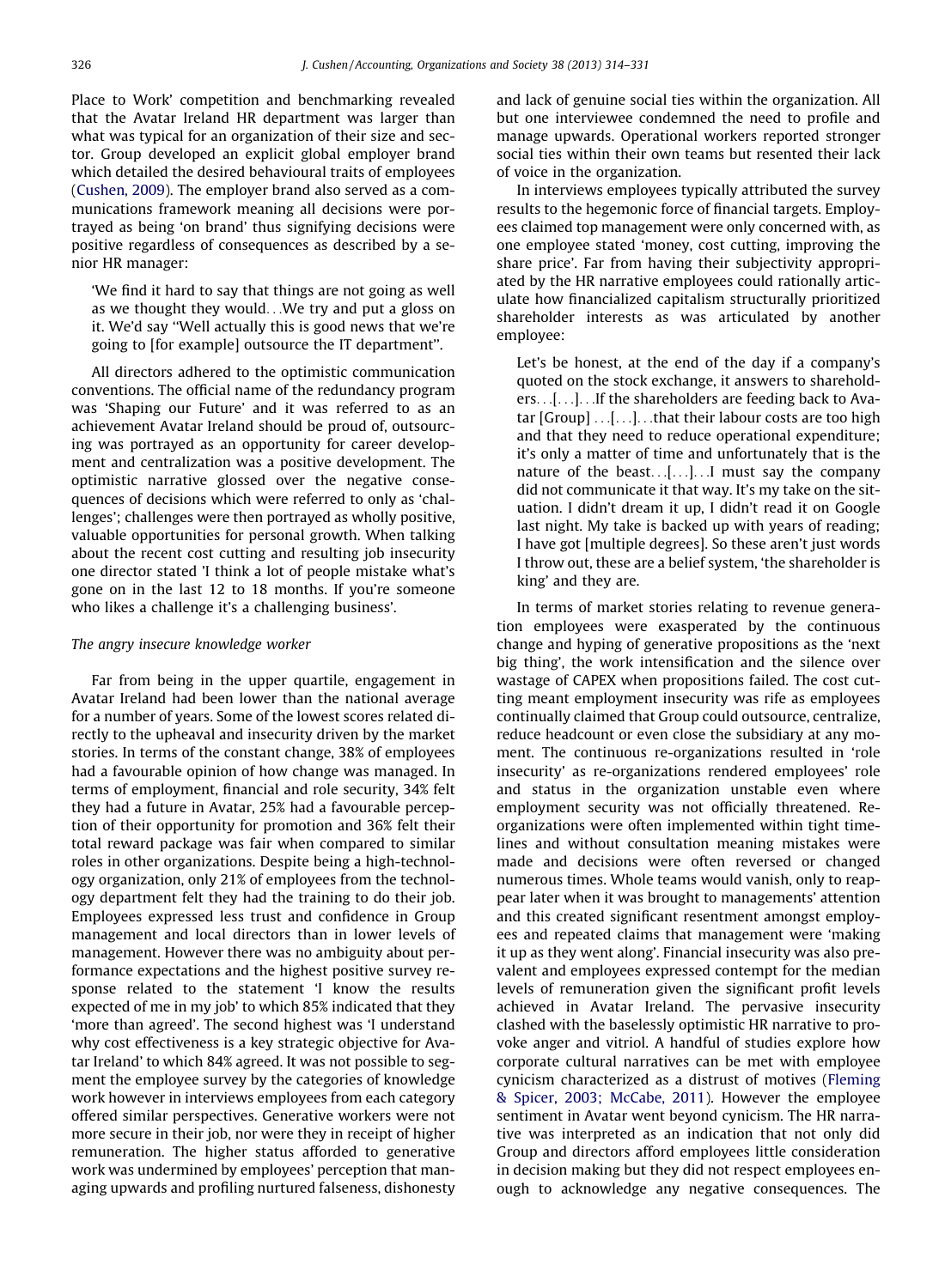excessive optimism was considered a hypocritical affront to their understanding of themselves as intelligent, educated professionals as another employee stated:

For professionals like me or relatively intelligent people it really is insulting...[...]... I've been to college and I've done all these things and I've qualified and there's people even more qualified than me and they're suffering this.

The optimistic narrative was interpreted as a sign that higher management considered employees to be 'of below average intelligence' unable appreciate their material reality of their employment:

They're telling you one day how important you are to them and the next day they're making more redundant. They're telling you there's not enough people to do the job, and they're agreeing that they're trying to do something about it. Then they're letting all these people go and they're not taking people on to replace them. It's just hypocrisy after hypocrisy; they don't eat their own dog food.

Communication events in Avatar Ireland were poorly attended as they were considered infuriating, one employee described how when at one event the HR director claimed the redundancies should be viewed as an achievement they wanted to shout out:

You are so out of touch. You're actually meant to be in charge of the people, not the profit or the margin or whatever else, you're actually meant to be in charge of the actual human beings in the building and you're so out of touch.

Employees' rejection of the human resource narrative resembles [Knights and Collinson's \(1987\)](#page-16-0) account of how financial narratives can discipline workers over and above a human relations narrative. In Avatar the human resource narrative was universally rejected by all knowledge workers as it was considered a contemptuous insult to their informed, educated ability to understand the model of capitalism they were operating within and the subsequent insecure 'reality' of their employment. Ultimately employees were insecure, angry and understood themselves as a distinct, vulnerable organization stakeholder whose interests were marginalized. One employee neatly summarized the general sentiment:

Employee: Avatar doesn't have any heart and soul and it's not really somewhere I want to be long term. Author: You say it doesn't have any 'heart and soul'; what's there in its place? Employee: Capitalism...isn't it everywhere.

Hegemonic struggles, counter-performativity and resistance

The Avatar case highlights the pertinence of Gramsican dialectics whereby hegemony should not be equated with ideological domination. [Mumby \(1997\)](#page-16-0) calls for examination of the 'hegemonic struggle' which is 'concerned with the extent to which actors can discursively penetrate their material conditions [\(Mumby, 1997: 350\)](#page-16-0). The Avatar employment experience was defined precisely by the tensions arising from the hegemonic struggle. The performative hegemony of the financialized narrative created the pervasive insecurity as employees were painfully aware of the commodified, insecure status of their employment. The second tension was caused by the clash of narratives whereby the optimistic financial and HR narratives were so contradictory to employees' lived experience of the performative interventions it was considered a repellant affront to their intelligence.

However employees also claimed there was little point in overtly resisting or critiquing the financialized performative interventions as targets were a fait accompli long before they reached employees. The employee survey was the primary avenue for capturing employee voice and the survey revealed that 37% felt the information used from previous employee surveys was used. However the reluctance to openly critique Group mandates and locally generated ideas also had counter-performative consequences as it meant potential problems often went ignored enhancing the likelihood that new products and services would fail and diminishing the long-term viability of the organizations infrastructure. The reluctance to critique also allowed employees to distance themselves from managerial objectives. Remaining quiet became a form of resistance through work avoidance as some employees claimed it was possible to find solutions to problems but they felt no inclination to put in the required effort, as one employee described:

What's the point anyway?... It's not my problem, once my parts of it work I don't really care if it's a great success or it falls flat on its face.

Numerous projects went significantly awry during the course of the ethnography. Prior to the launch of these projects problems were reportedly predicted but were never raised with directors. These projects were labelled, what one director called, 'plausible failures' whereby it was difficult to apportion blame for a failure as the problem had never been identified. For employees, fake positivity was both a form of work avoidance and a form of self-protection as one senior manager stated 'It's very hard to give negative feedback to a positive person'.

### Discussion and conclusion

[Fig. 2](#page-14-0) sets out the performative trajectory of financialization in Avatar. The Avatar case demonstrates how financialization elevates the role of accounting in organizations. Financialization is a performative phenomenon and accounting targets are is the starting point, the vehicle and the destination.

Avatar top management were facing a dilemma that typifies financialized capitalism namely financial actors sought levels of financial returns beyond what the product market could deliver. In the financial year preceding the ethnography Avatar Group generated approximately thirty billion in revenue and ten billion in operating profit. Nonetheless investor scepticism regarding Avatar's ability to grow revenue prompted share price volatility. This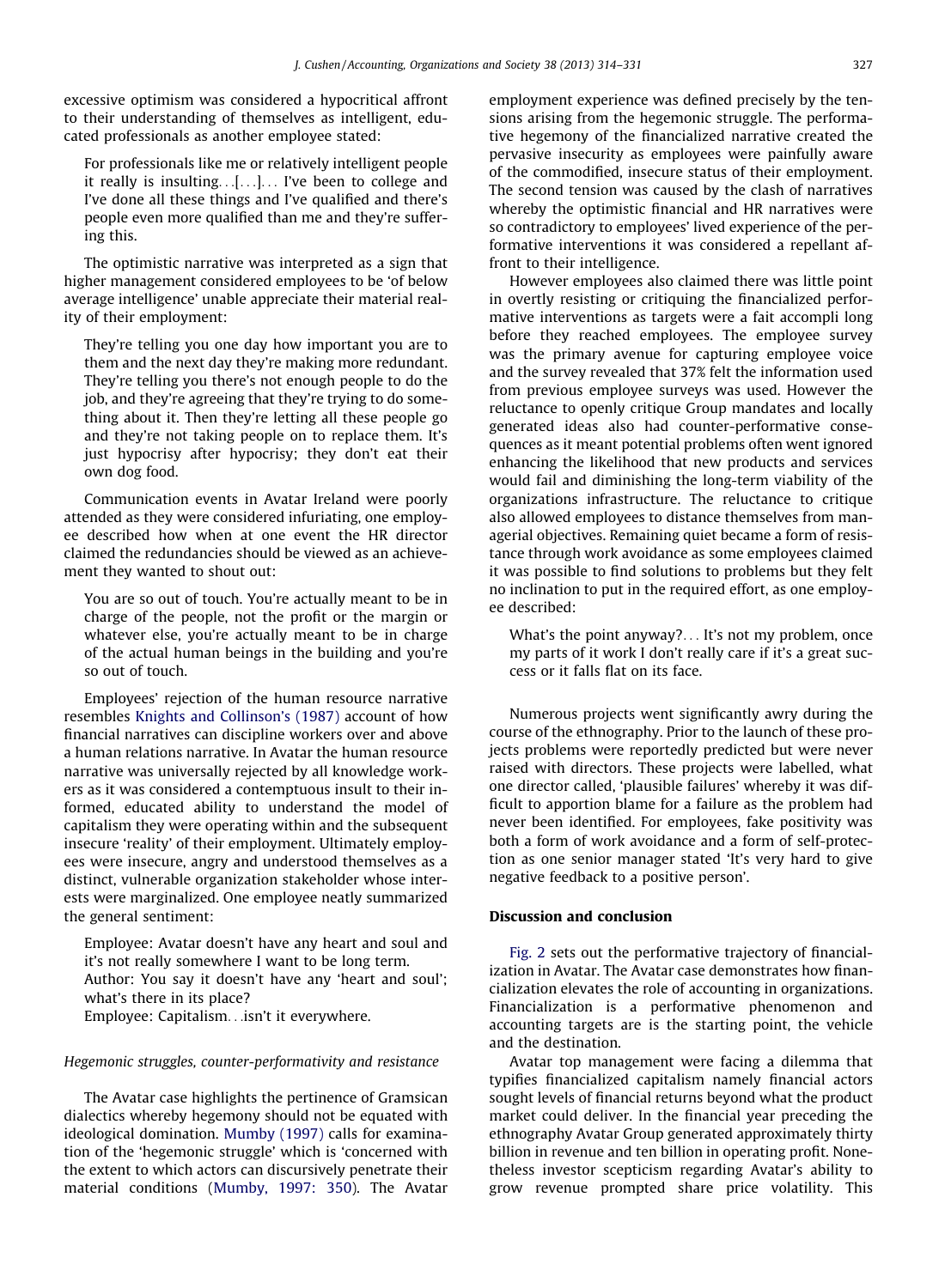<span id="page-14-0"></span>

Fig. 2. Performative trajectory of financialization in Avatar.

prompted top management to provide deleteriously high dividends and to script ever changing optimistic narratives about future revenue growth and cost cutting. This paper demonstrates that financialization in organizations is defined by the performative interventions taken in an attempt to make the organization become the model of shareholder value creation management narratives claim it to be; as Callon states 'the world conveyed by the statement is only realized after a [long collective effort' \(2007:](#page-15-0) [313\)](#page-15-0). Consequently, exploring how interventions are coordinated, received, challenged and sustained yields insights into how financialization achieves performative hegemony within organizations. In Avatar Ireland these performative interventions included continuous Group mandated changes to products and services, locally developed revenue generating initiatives, redundancies, outsourcing, centralization, re-organizations and on-going reduction of operational expenditure.

The paper documents how budgeting practices served as the performative mechanism through which this myriad of performative interventions were transmitted and delivered by lower levels. In his explorations of how hegemonic systems emerge Mumby states 'the groups with the most power will be those that are best able to integrate their sectional claims into the very structuring [of the organisa](#page-16-0)[tion' \(1987: 116\)](#page-16-0). The Avatar case identifies how budgets enable the structures and narratives which prioritize capital interests at the corporate governance level to be replicated inside the organization. In Avatar subsidiary directors were required to continuously justify and reduce

subsidiary expenditure, craft optimistic narratives and achieve a myriad of performative interventions to secure capital investment from Group. Line managers and employees were required to deliver ever changing performative interventions, cut costs and also craft optimistic narratives to secure capital investment and work on projects. In Avatar a 'continuous budgeting' [\(Frow et al.,](#page-16-0) [2010](#page-16-0)) process was leveraged by management to the establish structures and calculative equipment that enabled them to pass down and continually scrutinize progress against ever changing performative interventions.

The paper also highlights how financial narratives and accounting practices can dominate the knowledge labour process. All roles in Avatar contributed to the revenue generating and cost cutting market stories but were weighted more in favour of one resulting in the categories of generative and operational knowledge work. The approach taken to control work was based on the extent to which accounting practices rendered desired results knowable to management. The lack of certainty in generative work meant employees were held 'responsibly accountable' required to continuously demonstrate responsible minimization of risk through ongoing scrutiny of their work against ROI principles. Operational outcomes were deemed wholly achievable and operational workers were held 'directly accountable' for achieving operational targets. The accounting practices also created behavioural scripts whereby generative workers were required to loudly 'manage upwards' and 'profile' and operational workers were to be quiet and compliant. Both behaviours prompted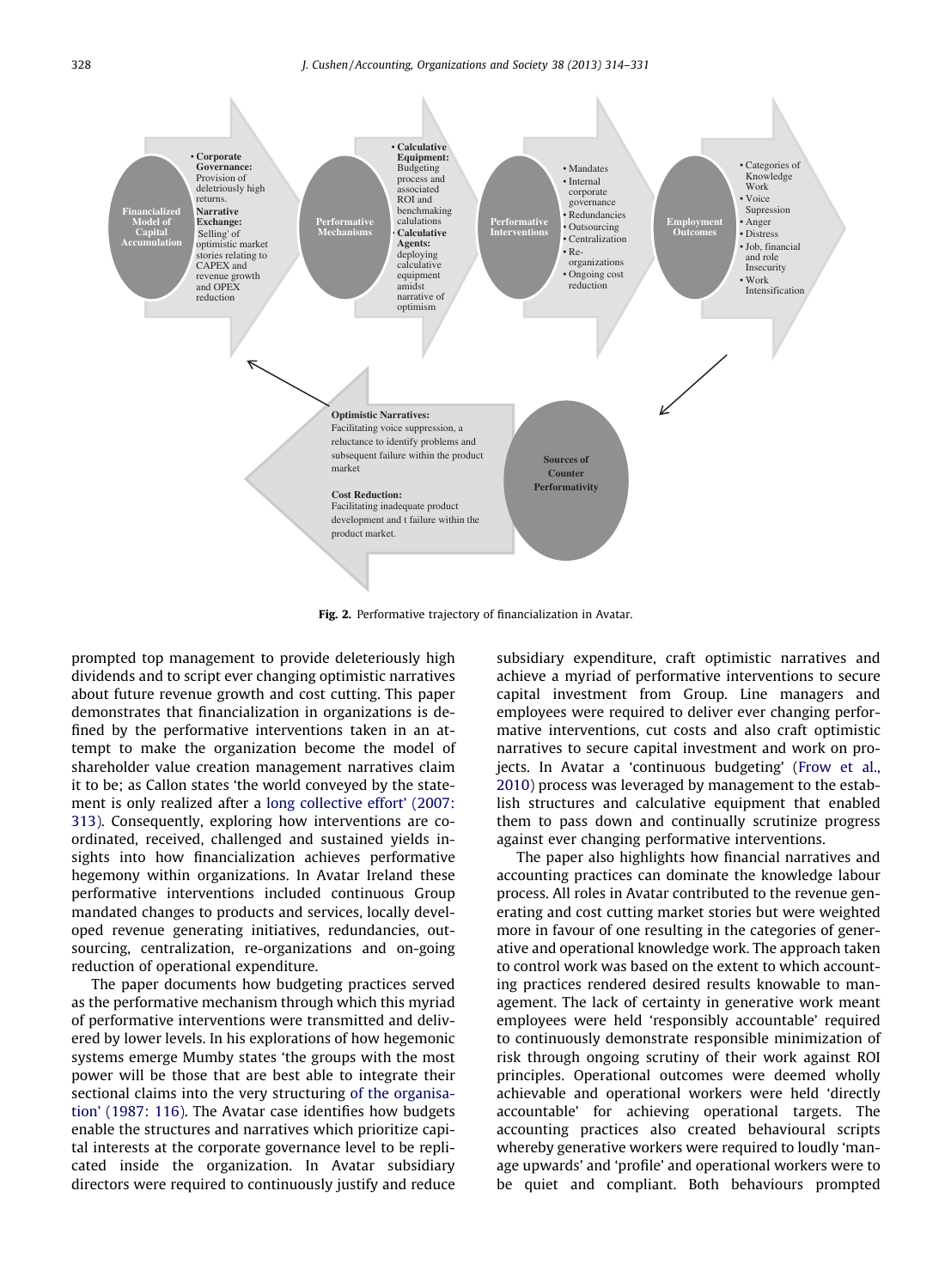<span id="page-15-0"></span>suppression of voice and a reluctance to highlight concerns. In Avatar the performative interventions created constant, not just change, but upheaval in the labour process. The case demonstrates how embedding accounting practices at the core of the labour process can compel employees to comprehend change and their contribution to it in terms of costs and ROI; thereby rendering financial measures omnipotent amidst continuous upheaval.

Finally the paper documents how performative interventions created the employment outcomes associated with financialization. By specifying how these outcomes came about the Avatar case highlights that financialization, in addition to creating employment insecurity, financial insecurity and work intensification, can also prompt role insecurity, suppression of voice and enactment of falsely optimistic behaviours. The continuous stream of performative interventions caused employees to feel anything could happen to their role at a moment's notice; the cumulative effect of which was insecurity and distress. This distress was exacerbated by the competing high road HR narrative which was considered an affront to their informed ability to discern the material 'reality' of their employment conditions within financialized capitalism. The clash of narratives defined the employment experience creating a perception that management first did not value employees and secondly considered employees to be naïve and even stupid. Contrary to the knowledge based literature employment in knowledge intensive organizations need not be characterized by secure, empowering employment. Within financialization knowledge and knowledge workers, as a source of organization success, are secondary to the appeasement of financial actors. Instead, the daily mindset of knowledge workers labouring within a financialized organization can be one of anger and distress. Nonetheless employees can participate in their subordination and accept the financialized narratives and performative interventions if they interpret them as the primary method of securing their role in a pervasively insecure organization. This is how financialization achieved performative hegemony within Avatar.

Hegemony is never automatic and performative does not mean prophetic. In Avatar the avoidance of open critique enabled the hegemony of financialized interests but also had counter-performative consequences as it meant potential problems often went ignored enhancing the risk of failure in the product market and diminishing the long-term viability of the organizations infrastructure. The reluctance to critique also allowed employees to distance themselves from managerial objectives and became a form of resistance through work avoidance. Identifying 'counter performative' outcomes is a valuable step as it draws attention to the unintended consequences of financialization and prompts consideration of the acceptability of these consequences. The Avatar case demonstrates how counter performativity and resistance can simultaneously weaken and perpetuate the performative hegemony of financialized interests.

Avatar was one organization operating at a specific point in time. However the manner in which the findings corroborate other literatures points to the wider relevance of the case. More micro level studies, perhaps of singular

interventions, could shed additional light on the ways financialization is transmitted, mediated, challenged and sustained in workplaces.

As the Saramago quote posited at the outset 'only the best bosses can combine contrary feelings'. The performative hegemony of financialized interests in Avatar resulted in the marginalization of contrasting feelings and interests; to the detriment of employees. Financialization can place real limits on the extent to which organizations can combine contrasting interests and be a 'good boss'. In the financialized workplace investors dominate, accounting narratives permeate and knowledge workers are not that special after all.

#### References

- [Aglietta, M., & Breton, R. \(2001\). Financial systems, corporate control and](http://refhub.elsevier.com/S0361-3682(13)00040-8/h0005) capital accumulation. [Economy and Society, 30](http://refhub.elsevier.com/S0361-3682(13)00040-8/h0005)(4), 433–466.
- [Ahrens, T., & Chapman, C. \(2006\). Management accounting as practice.](http://refhub.elsevier.com/S0361-3682(13)00040-8/h0010) [Accounting, Organizations and Society, 32](http://refhub.elsevier.com/S0361-3682(13)00040-8/h0010), 21–27.
- [Akbar, S., Zulfiqar, S., Shah, A., & Saadi, I. \(2008\). Stock market reaction to](http://refhub.elsevier.com/S0361-3682(13)00040-8/h0015) [capital expenditure announcements by UK firms.](http://refhub.elsevier.com/S0361-3682(13)00040-8/h0015) Applied Financial [Economics, 18](http://refhub.elsevier.com/S0361-3682(13)00040-8/h0015), 617–627.
- [Alvehus, J., & Spicer, A. \(2012\). Financialization as a strategy of workplace](http://refhub.elsevier.com/S0361-3682(13)00040-8/h0020) [control in professional service firms.](http://refhub.elsevier.com/S0361-3682(13)00040-8/h0020) Critical Perspectives on [Accounting, 23](http://refhub.elsevier.com/S0361-3682(13)00040-8/h0020)(7), 497–510.
- [Alvesson, M. \(2001\). Knowledge work: Ambiguity, image and identity.](http://refhub.elsevier.com/S0361-3682(13)00040-8/h0025) [Human Relations](http://refhub.elsevier.com/S0361-3682(13)00040-8/h0025) (54), 863–886.
- [Andersson, T., Haslam, C., Tsitsianis, N., & Lee, E. \(2008\). Financialization](http://refhub.elsevier.com/S0361-3682(13)00040-8/h0030) directing strategy. [Accounting Forum, 32](http://refhub.elsevier.com/S0361-3682(13)00040-8/h0030)(4), 261–275 (15 p.).
- Andersson, T., Lee, E., Theodosopoulos, G., Yin, Y. P., & Haslam, C. (2012). Accounting for the financialized UK and US business model. Critical Perspectives in Accounting.  $\langle h(t) \rangle = \frac{h(t)}{h(t)}$  <http://dx.doi.org/10.1016/  $\n <$ http://dx.doi.org/10.1016/ [j.cpa.2012.10.006>](http://dx.doi.org/10.1016/j.cpa.2012.10.006).
- Appelbaum, E., Batt, R., & Clark, I. (2013). Implications of financial capitalism for employment relations research: Evidence from breach of trust and implicit contracts in private equity buyouts. British Journal of Industrial Relations. [http://dx.doi.org/10.1111/bjir.12009.](http://dx.doi.org/10.1111/bjir.12009)
- Batt, R., & Appelbaum, E. (2013). The impact of financialization on management and employment outcomes. Upjohn working papers and journal articles 13-191. W.E. Upjohn Institute for Employment Research.
- Bezereh, M. J., & Goldstein, J. P. (2013). Real and financial determinants of the profit share: The financial profit squeeze. PERI working paper number 307.
- [Boyer, R. \(2000\). Is a finance-led growth regime a viable alternative to](http://refhub.elsevier.com/S0361-3682(13)00040-8/h0040) [fordism?: A preliminary analysis.](http://refhub.elsevier.com/S0361-3682(13)00040-8/h0040) Economy and Society, 29, 111–145.
- [Briers, M., & Chua, W. F. \(2001\). The role of actor-networks and boundary](http://refhub.elsevier.com/S0361-3682(13)00040-8/h0045) [objects in management accounting change: A field study of an](http://refhub.elsevier.com/S0361-3682(13)00040-8/h0045) [implementation of activity-based costing.](http://refhub.elsevier.com/S0361-3682(13)00040-8/h0045) Accounting, Organizations [and Society, 26](http://refhub.elsevier.com/S0361-3682(13)00040-8/h0045), 237–269.
- [Bryer, R. \(2006\). Accounting and control of the labour process.](http://refhub.elsevier.com/S0361-3682(13)00040-8/h0050) Critical [Perspectives on Accounting, 17](http://refhub.elsevier.com/S0361-3682(13)00040-8/h0050)(5), 551–598.
- [Burchell, B., Ladipo, D., & Wilkinson, F. \(2002\).](http://refhub.elsevier.com/S0361-3682(13)00040-8/h0055) Job insecurity and work intensification[. London: Routledge.](http://refhub.elsevier.com/S0361-3682(13)00040-8/h0055)
- [Callon, M. \(Ed.\). \(1998\).](http://refhub.elsevier.com/S0361-3682(13)00040-8/h0060) The laws of the markets. Oxford: Blackwell.
- [Callon, M. \(2007\). What does it mean to say that economics is](http://refhub.elsevier.com/S0361-3682(13)00040-8/h0065) [performative? In D. MacKenzie, F. Muniesa, & L. Siu \(Eds.\),](http://refhub.elsevier.com/S0361-3682(13)00040-8/h0065) Do [economists make markets? On the performativity of economics](http://refhub.elsevier.com/S0361-3682(13)00040-8/h0065) [\(pp. 311–357\). Princeton/Oxford: Princeton University Press](http://refhub.elsevier.com/S0361-3682(13)00040-8/h0065).
- [Carr, C., & Tomkins, C. \(1998\). Context, culture and the role of the capital](http://refhub.elsevier.com/S0361-3682(13)00040-8/h0070) [function in strategic decisions: A comparative analysis of Britain,](http://refhub.elsevier.com/S0361-3682(13)00040-8/h0070) Germany, the USA and Japan. [Management Accounting Research, 9](http://refhub.elsevier.com/S0361-3682(13)00040-8/h0070), [213–239.](http://refhub.elsevier.com/S0361-3682(13)00040-8/h0070)
- [Cooper, D. J., & Hopper, T. \(2007\). Critical theorising in management](http://refhub.elsevier.com/S0361-3682(13)00040-8/h0075) accounting research. [Hanbook of Management Accounting Research, 1](http://refhub.elsevier.com/S0361-3682(13)00040-8/h0075), [207–245.](http://refhub.elsevier.com/S0361-3682(13)00040-8/h0075)
- [Cushen, J. \(2009\). Branding employees.](http://refhub.elsevier.com/S0361-3682(13)00040-8/h0078) Qualitative Research in Accounting [& Management, 6](http://refhub.elsevier.com/S0361-3682(13)00040-8/h0078)(1/2), 102–114.
- [Cushen, J., & Thompson, P. \(2012\). Doing the right thing? HRM and the](http://refhub.elsevier.com/S0361-3682(13)00040-8/h0076) angry knowledge worker. [New Technology, Work and Employment,](http://refhub.elsevier.com/S0361-3682(13)00040-8/h0076) 27[\(2\), 79–92.](http://refhub.elsevier.com/S0361-3682(13)00040-8/h0076)
- Czarniawska, B. (1997). [Narrating the organization: Dramas of institutional](http://refhub.elsevier.com/S0361-3682(13)00040-8/h0081) identity[. Chicago: The University of Chicago Press.](http://refhub.elsevier.com/S0361-3682(13)00040-8/h0081)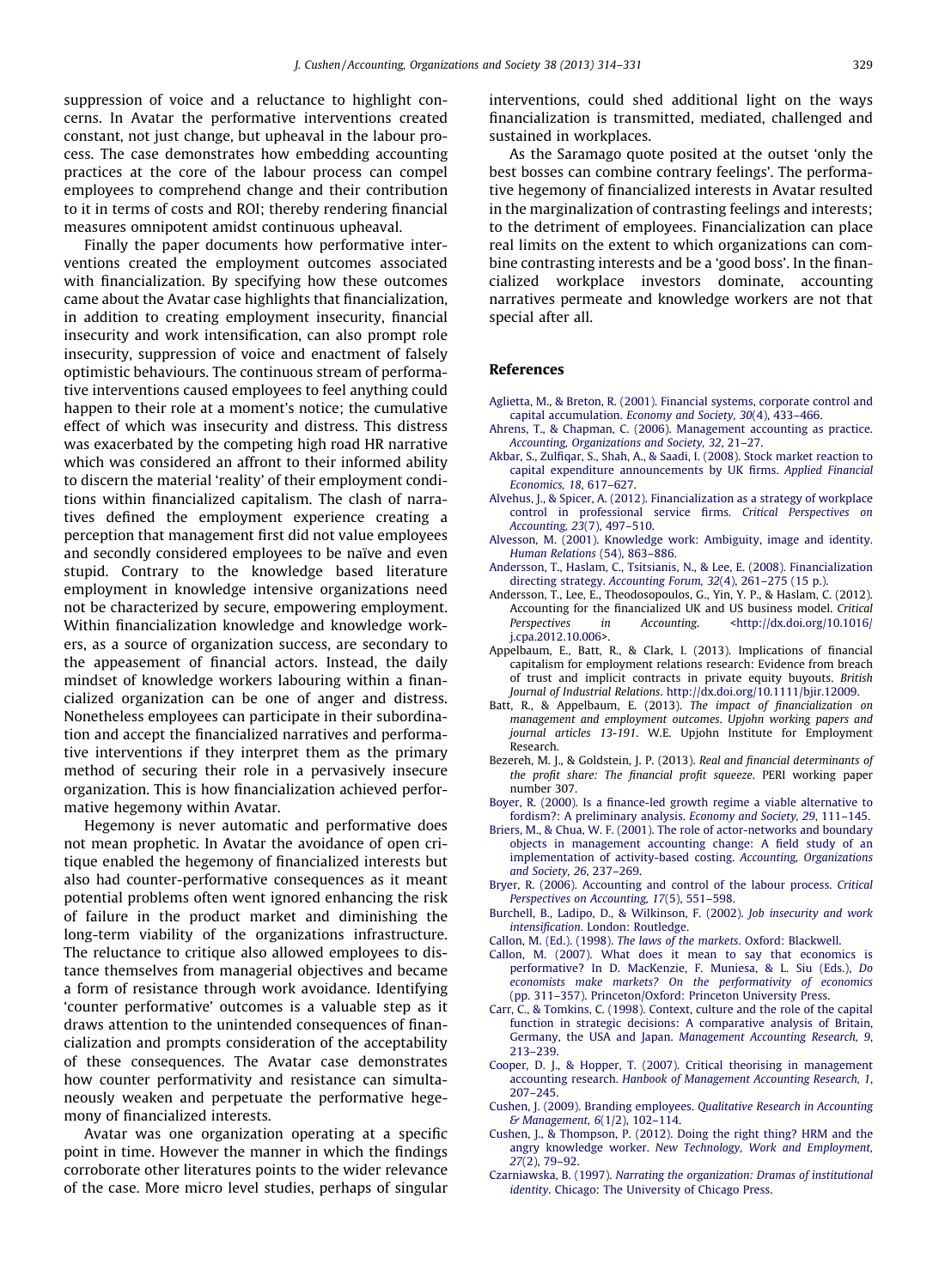- <span id="page-16-0"></span>[Davis, G. F., & Marquis, C. \(2005\). Prospects for organization theory in the](http://refhub.elsevier.com/S0361-3682(13)00040-8/h0085) [early twenty-first century: Institutional fields and mechanisms.](http://refhub.elsevier.com/S0361-3682(13)00040-8/h0085) [Organization Science, 16](http://refhub.elsevier.com/S0361-3682(13)00040-8/h0085), 332–343.
- [Deem, R. \(2004\). The knowledge worker, the manager-academic and the](http://refhub.elsevier.com/S0361-3682(13)00040-8/h0090) [contemporary UK university: New and old forms of public](http://refhub.elsevier.com/S0361-3682(13)00040-8/h0090) management? [Financial Accountability & Management, 20](http://refhub.elsevier.com/S0361-3682(13)00040-8/h0090)(2), [107–128.](http://refhub.elsevier.com/S0361-3682(13)00040-8/h0090)
- [Dobbin, F. \(2005\). Comparative and historical approaches to economic](http://refhub.elsevier.com/S0361-3682(13)00040-8/h0095) [sociology. In N. J. Smelser & R. Swedberg \(Eds.\),](http://refhub.elsevier.com/S0361-3682(13)00040-8/h0095) The handbook of economic sociology [\(2nd ed.. Princeton: Princeton University Press](http://refhub.elsevier.com/S0361-3682(13)00040-8/h0095).
- Dobbin, F., & Jung, J. (2010). 'The misapplication of Mr. Michael Jensen: How agency theory brought down the economy and why it might again' in 'Markets on trial: The economic sociology of the U.S. financial crisis'. Research in the Sociology of Organizations, 30B, 29–64.
- [Dörrenbächer, C., & Geppert, M. \(2006\). Micro-politics and conflicts in](http://refhub.elsevier.com/S0361-3682(13)00040-8/h0100) [multinational corporations: Current debates, re-framing, and](http://refhub.elsevier.com/S0361-3682(13)00040-8/h0100) [contributions of this special issue.](http://refhub.elsevier.com/S0361-3682(13)00040-8/h0100) Journal of International [Management, 12](http://refhub.elsevier.com/S0361-3682(13)00040-8/h0100)(3), 251–265.
- [Drucker, P. F. \(1996\). The shape of things to come: An interview with](http://refhub.elsevier.com/S0361-3682(13)00040-8/h0105) Peter Drucker. [Leader to Leader](http://refhub.elsevier.com/S0361-3682(13)00040-8/h0105), 12–18.
- Dünhaupt, P. (2013). The effect of financialization on labor's share of income (No. 17/2013). Working paper. Institute for International Political Economy Berlin.
- [Epstein, G. A. \(2005\). Introduction: Financialization and the world](http://refhub.elsevier.com/S0361-3682(13)00040-8/h0110) [economy. In G. A. Epstein \(Ed.\),](http://refhub.elsevier.com/S0361-3682(13)00040-8/h0110) Financialization and the world economy[. Cheltenham and Northampton, MA: Edward Elgar.](http://refhub.elsevier.com/S0361-3682(13)00040-8/h0110)
- [Erturk, I., Froud, J., Johal, S., Leaver, A., & Williams, K. \(2008\).](http://refhub.elsevier.com/S0361-3682(13)00040-8/h0115) [Financialization at work: Key texts and commentary](http://refhub.elsevier.com/S0361-3682(13)00040-8/h0115). Oxfordshire: [Routledge](http://refhub.elsevier.com/S0361-3682(13)00040-8/h0115).
- [Ezzamel, M., Wilmott, H., & Worthington, F. \(2008\). Manufacturing](http://refhub.elsevier.com/S0361-3682(13)00040-8/h0125) [shareholder value: The role of accounting in organizational](http://refhub.elsevier.com/S0361-3682(13)00040-8/h0125) transformation. [Accounting, Organizations and Society, 33](http://refhub.elsevier.com/S0361-3682(13)00040-8/h0125), 107–140.
- Farber, H., & Hallock, K. F. (1999). Changing stock market response to announcements of job loss: Evidence from 1970–1997. Industrial relations. Working paper no. 793. Princeton University, New Jersey.
- [Faulconbridge, J. R., & Muzio, D. \(2009\). The financialization of large law](http://refhub.elsevier.com/S0361-3682(13)00040-8/h0130) [firms: Situated discourses and practices of reorganization.](http://refhub.elsevier.com/S0361-3682(13)00040-8/h0130) Journal of [Economic Geography, 9](http://refhub.elsevier.com/S0361-3682(13)00040-8/h0130), 641–661.
- [Fleming, P., & Spicer, A. \(2003\). Working at a cynical distance:](http://refhub.elsevier.com/S0361-3682(13)00040-8/h0135) [Implications for the power, subjectivity and resistance.](http://refhub.elsevier.com/S0361-3682(13)00040-8/h0135) Organization, 10[, 157–179.](http://refhub.elsevier.com/S0361-3682(13)00040-8/h0135)
- Foster, J. B. (2007). The financialization of capitalism. Monthly Review, 58, 11.
- [Froud, J., Johal, S., Leaver, A., & Williams, K. \(2006\).](http://refhub.elsevier.com/S0361-3682(13)00040-8/h0140) Financialization and [strategy: Narrative and numbers](http://refhub.elsevier.com/S0361-3682(13)00040-8/h0140). London: Routledge.
- [Froud, J., Haslam, C., Johal, S., & Williams, K. \(2000\). Restructuring for](http://refhub.elsevier.com/S0361-3682(13)00040-8/h0145) [shareholder value and its implications for labour.](http://refhub.elsevier.com/S0361-3682(13)00040-8/h0145) Cambridge Journal of [Economics, 24](http://refhub.elsevier.com/S0361-3682(13)00040-8/h0145), 771–797.
- [Frow, N., Marginson, D., & Ogden, S. \(2010\). ''Continuous'' budgeting:](http://refhub.elsevier.com/S0361-3682(13)00040-8/h0150) [Reconciling budget flexibility with budgetary control.](http://refhub.elsevier.com/S0361-3682(13)00040-8/h0150) Accounting, [Organizations and Society, 4](http://refhub.elsevier.com/S0361-3682(13)00040-8/h0150)(35), 444–461.
- [Giroux, H. A., & Myrsiades, K. \(2001\).](http://refhub.elsevier.com/S0361-3682(13)00040-8/h0155) Beyond the corporate university: [Culture and pedagogy in the new millennium](http://refhub.elsevier.com/S0361-3682(13)00040-8/h0155). Rowman & Littlefield.
- [Gleadle, P., & Cornelius, N. \(2008\). A case study of financialization and](http://refhub.elsevier.com/S0361-3682(13)00040-8/h0160) [EVA](http://refhub.elsevier.com/S0361-3682(13)00040-8/h0160)®. [Critical Perspectives on Accounting, 19](http://refhub.elsevier.com/S0361-3682(13)00040-8/h0160)(8), 1219-1238.
- [Gleadle, P., & Haslam, C. \(2010\). An exploratory study of an early stage](http://refhub.elsevier.com/S0361-3682(13)00040-8/h0165) [R&D-intensive firm under financialization.](http://refhub.elsevier.com/S0361-3682(13)00040-8/h0165) Accounting Forum, 34, [54–65](http://refhub.elsevier.com/S0361-3682(13)00040-8/h0165).
- [Gomez, P. Y. \(2004\). On the discretionary power of top executives:](http://refhub.elsevier.com/S0361-3682(13)00040-8/h0170) [Evolution of the theoretical foundations.](http://refhub.elsevier.com/S0361-3682(13)00040-8/h0170) International Studies of [Management and Organization, 34](http://refhub.elsevier.com/S0361-3682(13)00040-8/h0170)(2), 37–62.
- [Gospel, H., & Pendleton, A. \(2003\). Finance, corporate governance and the](http://refhub.elsevier.com/S0361-3682(13)00040-8/h0175) [management of labour: A conceptual and comparative analysis.](http://refhub.elsevier.com/S0361-3682(13)00040-8/h0175) [British Journal of Industrial Relations, 41](http://refhub.elsevier.com/S0361-3682(13)00040-8/h0175), 557–582.
- Gramsci, A. (1971). In G. N. Smith, & Q. Hoare (Eds. and Trans.), Selections from the prison notebooks of Antonio Gramsci. International Publishers.
- Gupta, A. (2012). What the market likes: External learning and firm valuation.
- [Harney, B., Monks, K., Alexopoulos, A., Buckley, F., & Hogan, T. \(2011\).](http://refhub.elsevier.com/S0361-3682(13)00040-8/h0186) [University research scientists as knowledge workers: Contract status](http://refhub.elsevier.com/S0361-3682(13)00040-8/h0186) and employment opportunities. [The International Journal of Human](http://refhub.elsevier.com/S0361-3682(13)00040-8/h0186) [Resource Management, ahead-of-print](http://refhub.elsevier.com/S0361-3682(13)00040-8/h0186), 1–15.
- [Hendry, J., Sanderson, P., Barker, R., & Roberts, J. \(2006\). Owners or](http://refhub.elsevier.com/S0361-3682(13)00040-8/h0185) [traders? Conceptualizations of institutional investors and their](http://refhub.elsevier.com/S0361-3682(13)00040-8/h0185) [relationship with corporate managers'.](http://refhub.elsevier.com/S0361-3682(13)00040-8/h0185) Human Relations, 59(8), [1101–1131](http://refhub.elsevier.com/S0361-3682(13)00040-8/h0185).
- [Hernes, G. \(1998\). Real virtuality. In P. Hedstrom & R. Swedberg \(Eds.\),](http://refhub.elsevier.com/S0361-3682(13)00040-8/h0190) [Social mechanisms: An analytical approach to social theory](http://refhub.elsevier.com/S0361-3682(13)00040-8/h0190) [\(pp. 74–101\). New York: Cambridge University Press](http://refhub.elsevier.com/S0361-3682(13)00040-8/h0190).
- [Jackson, G. \(2005\). Towards a comparative perspective on corporate](http://refhub.elsevier.com/S0361-3682(13)00040-8/h0195) [governance and labour management: Enterprise coalitions and](http://refhub.elsevier.com/S0361-3682(13)00040-8/h0195) [national trajectories. In H. Gospel & A. Pendleton \(Eds.\),](http://refhub.elsevier.com/S0361-3682(13)00040-8/h0195) Corporate [governance and labour management: An international comparison](http://refhub.elsevier.com/S0361-3682(13)00040-8/h0195). [Oxford: Oxford University Press](http://refhub.elsevier.com/S0361-3682(13)00040-8/h0195).
- Kalleberg, A. (2010). [Good jobs, bad jobs: The rise of polarized and precarious](http://refhub.elsevier.com/S0361-3682(13)00040-8/h0200) [employment systems in the United States, 1970s–2000](http://refhub.elsevier.com/S0361-3682(13)00040-8/h0200). New York: [Russell Sage Foundation Publications.](http://refhub.elsevier.com/S0361-3682(13)00040-8/h0200)
- [Knights, D., & Collinson, D. \(1987\). Disciplining the shopfloor: A](http://refhub.elsevier.com/S0361-3682(13)00040-8/h0205) [comparison of the disciplinary effectives of managerial psychology](http://refhub.elsevier.com/S0361-3682(13)00040-8/h0205) and financial accounting. [Accounting, Organizations and Society, 12](http://refhub.elsevier.com/S0361-3682(13)00040-8/h0205)(5), [457–477.](http://refhub.elsevier.com/S0361-3682(13)00040-8/h0205)
- [Kunda, G., & Ailon-Souday, G. \(2005\). Managers, markets and ideologies:](http://refhub.elsevier.com/S0361-3682(13)00040-8/h0210) [Design and devotion revisited. In S. Ackroyd, R. Batt, P. Thompson, & P.](http://refhub.elsevier.com/S0361-3682(13)00040-8/h0210) Tolbert (Eds.), [Oxford handbook of work and organization](http://refhub.elsevier.com/S0361-3682(13)00040-8/h0210) [\(pp. 200–219\). Oxford: Oxford University Press.](http://refhub.elsevier.com/S0361-3682(13)00040-8/h0210)
- [Lam, A. \(2000\). Tacit knowledge, organizational learning and societal](http://refhub.elsevier.com/S0361-3682(13)00040-8/h0215) [institutions: An integrated framework.](http://refhub.elsevier.com/S0361-3682(13)00040-8/h0215) Organization Studies, 21, [487–513.](http://refhub.elsevier.com/S0361-3682(13)00040-8/h0215)
- [Langley, P. \(2004\). In the eye of the ''perfect storm'': The final salary](http://refhub.elsevier.com/S0361-3682(13)00040-8/h0220) [pensions crisis and the financialization of Anglo-American capitalism.](http://refhub.elsevier.com/S0361-3682(13)00040-8/h0220) [New Political Economy, 9](http://refhub.elsevier.com/S0361-3682(13)00040-8/h0220), 539–558.
- [Lapavitsas, C. \(2011\). Theorizing financialization.](http://refhub.elsevier.com/S0361-3682(13)00040-8/h0225) Work Employment and Society, 25[\(4\), 611–626](http://refhub.elsevier.com/S0361-3682(13)00040-8/h0225).
- Lazonick, W. (2012). The financialization of the US Corporation: What has been lost, and how it can be regained. MPRA paper no. 72307.
- [Lutz, S. \(2004\). Convergence within national diversity: The regulatory](http://refhub.elsevier.com/S0361-3682(13)00040-8/h0230) state in finance. [Journal of Public Policy, 24](http://refhub.elsevier.com/S0361-3682(13)00040-8/h0230), 169–197.
- [MacKenzie, D. \(2007\). Is economics performative? Option theory and the](http://refhub.elsevier.com/S0361-3682(13)00040-8/h0235) [construction of derivatives markets. In D. MacKenzie, F. Muniesa, & L.](http://refhub.elsevier.com/S0361-3682(13)00040-8/h0235) Siu (Eds.), [Do economists make markets? On the performativity of](http://refhub.elsevier.com/S0361-3682(13)00040-8/h0235) economics [\(pp. 311–357\). Princeton/Oxford: Princeton University](http://refhub.elsevier.com/S0361-3682(13)00040-8/h0235) [Press.](http://refhub.elsevier.com/S0361-3682(13)00040-8/h0235)
- [McCabe, D. \(2011\). Accounting for consent: Exploring the reproduction of](http://refhub.elsevier.com/S0361-3682(13)00040-8/h0245) [the labour process.](http://refhub.elsevier.com/S0361-3682(13)00040-8/h0245) Sociology, 45(3), 430–446.
- McCann, L. (2013). Disconnected amid the networks and chains: Employee detachment from company and union after offshoring. British Journal of Industrial Relations. [http://dx.doi.org/10.1111/](http://dx.doi.org/10.1111/bjir.12014) [bjir.12014](http://dx.doi.org/10.1111/bjir.12014).
- [Milberg, W., & Winkler, D. \(2009\). Financialization and the dynamics of](http://refhub.elsevier.com/S0361-3682(13)00040-8/h0255) offshoring. [Cambridge Journal of Economics](http://refhub.elsevier.com/S0361-3682(13)00040-8/h0255) (March), 1–19.
- [Miller, P., & O'Leary, T. \(2005\). Capital budgeting, coordination and](http://refhub.elsevier.com/S0361-3682(13)00040-8/h0260) [strategy: A field study of interfirm and intrafirm mechanisms. In C. S.](http://refhub.elsevier.com/S0361-3682(13)00040-8/h0260) Chapman (Ed.), [Controlling strategy: Management accounting and](http://refhub.elsevier.com/S0361-3682(13)00040-8/h0260) performance measurement [\(pp. 151–182\). New York: Oxford](http://refhub.elsevier.com/S0361-3682(13)00040-8/h0260) [University Press](http://refhub.elsevier.com/S0361-3682(13)00040-8/h0260).
- [Mintzberg, H., Simons, R., & Basu, K. \(2002\). Beyond selfishness.](http://refhub.elsevier.com/S0361-3682(13)00040-8/h0265) Mit Sloan [Management Review, 44](http://refhub.elsevier.com/S0361-3682(13)00040-8/h0265), 67–74.
- [Mumby, D. K. \(1987\). The political function of narrative in organizations.](http://refhub.elsevier.com/S0361-3682(13)00040-8/h0270) [Communications Monographs, 54](http://refhub.elsevier.com/S0361-3682(13)00040-8/h0270)(2), 113–127.
- [Mumby, D. K. \(1997\). The problem of hegemony: Rereading Gramsci for](http://refhub.elsevier.com/S0361-3682(13)00040-8/h0275) [organizational communication studies.](http://refhub.elsevier.com/S0361-3682(13)00040-8/h0275) Western Journal [Communication, 61](http://refhub.elsevier.com/S0361-3682(13)00040-8/h0275)(4), 343–375.
- [O'Neill, P. \(2001\). Financial narratives of the modern corporation.](http://refhub.elsevier.com/S0361-3682(13)00040-8/h0280) Journal [of Economic Geography, 1](http://refhub.elsevier.com/S0361-3682(13)00040-8/h0280), 181–199.
- [Palpacuer, F., Seignour, A., & Vercher, C. \(2011\). Financialization,](http://refhub.elsevier.com/S0361-3682(13)00040-8/h0285) [globalization and the management of skilled employees.](http://refhub.elsevier.com/S0361-3682(13)00040-8/h0285) British [Journal of Industrial Relations, 49](http://refhub.elsevier.com/S0361-3682(13)00040-8/h0285)(3), 560–582.
- [Pike, A., & Pollard, J. S. \(2010\). Economic geographies of financialization.](http://refhub.elsevier.com/S0361-3682(13)00040-8/h0290) [Journal of Economic Geography, 86](http://refhub.elsevier.com/S0361-3682(13)00040-8/h0290), 29–51.
- [Pye, A. \(2004\). The importance of context and time for understanding](http://refhub.elsevier.com/S0361-3682(13)00040-8/h0295) [board behavior: Some lessons from social capital research.](http://refhub.elsevier.com/S0361-3682(13)00040-8/h0295) [International Studies of Management and Organization, 34](http://refhub.elsevier.com/S0361-3682(13)00040-8/h0295)(2), 63–89.
- [Roberts, J., Sanderson, P., Barker, R., & Hendry, J. \(2006\). In the mirror of](http://refhub.elsevier.com/S0361-3682(13)00040-8/h0300) [the market: The disciplinary effects of company/fund manager](http://refhub.elsevier.com/S0361-3682(13)00040-8/h0300) meetings. [Accounting, Organizations and Society, 31](http://refhub.elsevier.com/S0361-3682(13)00040-8/h0300), 227–294.
- [Ryan, L. V., & Schneider, M. \(2003\). Institutional investor power and](http://refhub.elsevier.com/S0361-3682(13)00040-8/h0305) [heterogeneity: Implications for agency and stakeholder theories.](http://refhub.elsevier.com/S0361-3682(13)00040-8/h0305) [Business and Society, 42](http://refhub.elsevier.com/S0361-3682(13)00040-8/h0305), 398–429.
- Saramago, J. (2000). All the names[. New York: Harcourt](http://refhub.elsevier.com/S0361-3682(13)00040-8/h0310).
- Shin, T. (2010). Mass layoffs and shareholder value orientation among large U.S. firms. Working paper. Urbana, Champaign: University of Illinois, Labor and Employment Relations Department.
- [Skaerbaek, P., & Tryggestad, K. \(2010\). The role of accounting devices in](http://refhub.elsevier.com/S0361-3682(13)00040-8/h0315) performing corporate strategy. [Accounting, Organizations and Society,](http://refhub.elsevier.com/S0361-3682(13)00040-8/h0315) 35[, 108–124.](http://refhub.elsevier.com/S0361-3682(13)00040-8/h0315)
- [Thompson, P. \(2003\). Disconnected capitalism: Or why employers can't](http://refhub.elsevier.com/S0361-3682(13)00040-8/h0320) keep their side of the bargain. [Work Employment and Society, 17](http://refhub.elsevier.com/S0361-3682(13)00040-8/h0320), [359–378.](http://refhub.elsevier.com/S0361-3682(13)00040-8/h0320)